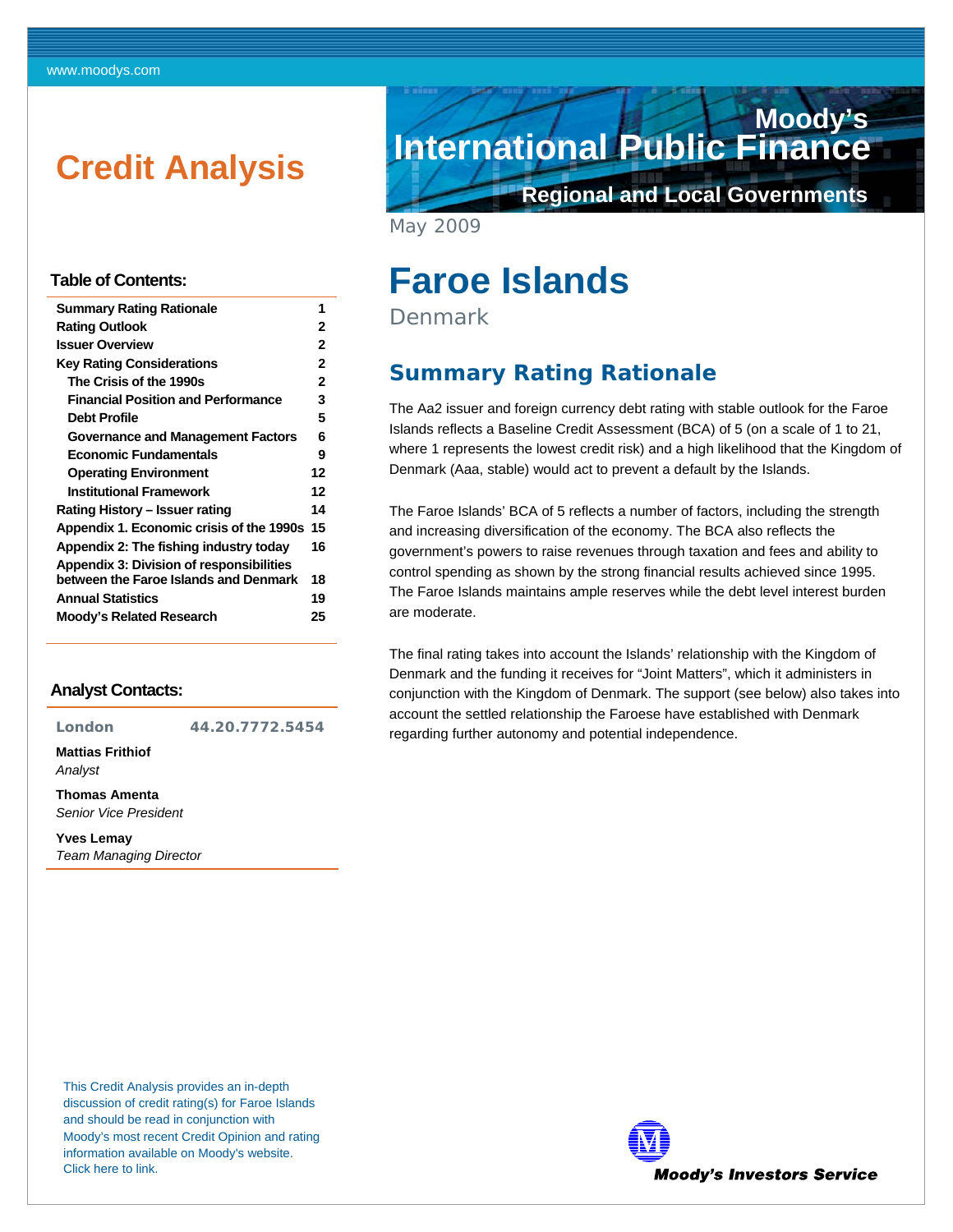### <span id="page-1-0"></span>**Rating Outlook**

The outlook for the Faroe Islands' Aa2 rating is stable, reflecting its robust management of Home Rule responsibilities and the orderly process being conducted with Denmark vis-à-vis autonomy and potential independence.

### **Issuer Overview**

The Faroe Islands is a self-governing country within the Kingdom of Denmark. Located in the North Atlantic, its closest neighbours are the United Kingdom and Iceland. It consists of 18 islands and has a population of 48,350. The great distance to Denmark — 1,300 kilometres to Copenhagen — has allowed the Faroese to preserve their distinct language<sup>[1](#page-1-1)</sup> and culture.

Home Rule Act and granted the Faroe Islands the authority to take over all matters except those related to full The long distance from Denmark has also influenced the political relationship between the two countries. The Faroe Islands has historically been a special jurisdiction within the Kingdom of Denmark. Since 1947, the potential for Faroese independence has been an important political issue in both Denmark and the Islands. In 1948, the Faroe Islands was granted Home Rule, which allows matters of common concern to be assigned wholly or partly to the Faroese government. In [2](#page-1-2)005, an act of the Danish Parliament<sup>2</sup> supplemented the independence.<sup>[3](#page-1-3)</sup> In the Faroese elections of January 2008, independence received relatively little attention, indicating that the relationship with Denmark — including consideration of further steps towards independence — is in a period of stability.

The Faroe Islands is an independent area within the Kingdom of Denmark with regard to customs, excise duties and taxation. When Denmark entered the European Community in 1973, the Faroese Parliament (Løgting) voted unanimously against joining. The Faroe Islands has instead established a separate trade agreement with the EU and negotiated agreements with other countries for trade and fishing rights. The currency of the Faroe Islands is the Faroese króna, a version of the Danish krona issued by the Danish National Bank.<sup>[4](#page-1-4)</sup>

## **Key Rating Considerations**

### **The Crisis of the 1990s**

The financial crisis of the 1990s and the response of the Faroese and Danish authorities provide the backdrop for the reforms that followed. The Faroese economy's dependence on fishing proved the need to balance commercial incentives for efficiency with greater diversification and tighter management of stocks. Indeed, the crisis prompted a drive for increased diversification in the economy as a whole as well as leading to the introduction of tighter fiscal controls on governmental spending and the establishment of substantial reserves.

Moral hazard within the Faroese economy and the national accounts has been substantially reduced by fixing the level of subsidies from Denmark. Further steps to autonomy are clearly linked to self-sufficiency. After more than a decade of prudent management, these measures have largely proven successful. The economy has stabilised and grown, with similar results for governmental finances. Further growth and stability, if not independence itself, depend on maintaining the fine balance of fiscal, commercial, political and environmental policies in the Parliaments of Tórshavn and Copenhagen.

 $\overline{\phantom{a}}$  Faroese is a West Nordic language, closely related to Icelandic and Norwegian. 2

<sup>&</sup>lt;sup>2</sup> Act No. 91/2004 and reflected by the Faroese parliament under *Acts of Assumption of Fields of Responsibility, Act 79 12 May 2005.*<br><sup>3</sup> The following Jaint Matters are inclinable to the Kingdam of Degmany and are avalu

The following Joint Matters are inalienable to the Kingdom of Denmark and are excluded from the process of increasing autonomy and potential independence: the Danish Constitution, Danish internal affairs, the Danish Supreme Court, foreign affairs, security and defence policies, currency and monetary policy. The division of responsibilities under this 2005 agreement is discussed further under *Institutional Factors* and in Appendix 4, *Division of Responsibilities between the Faroe Islands and Denmark*. 4

<span id="page-1-4"></span><span id="page-1-3"></span><span id="page-1-2"></span><span id="page-1-1"></span>Faroese krona is issued in notes. Coins in circulation are Danish krona.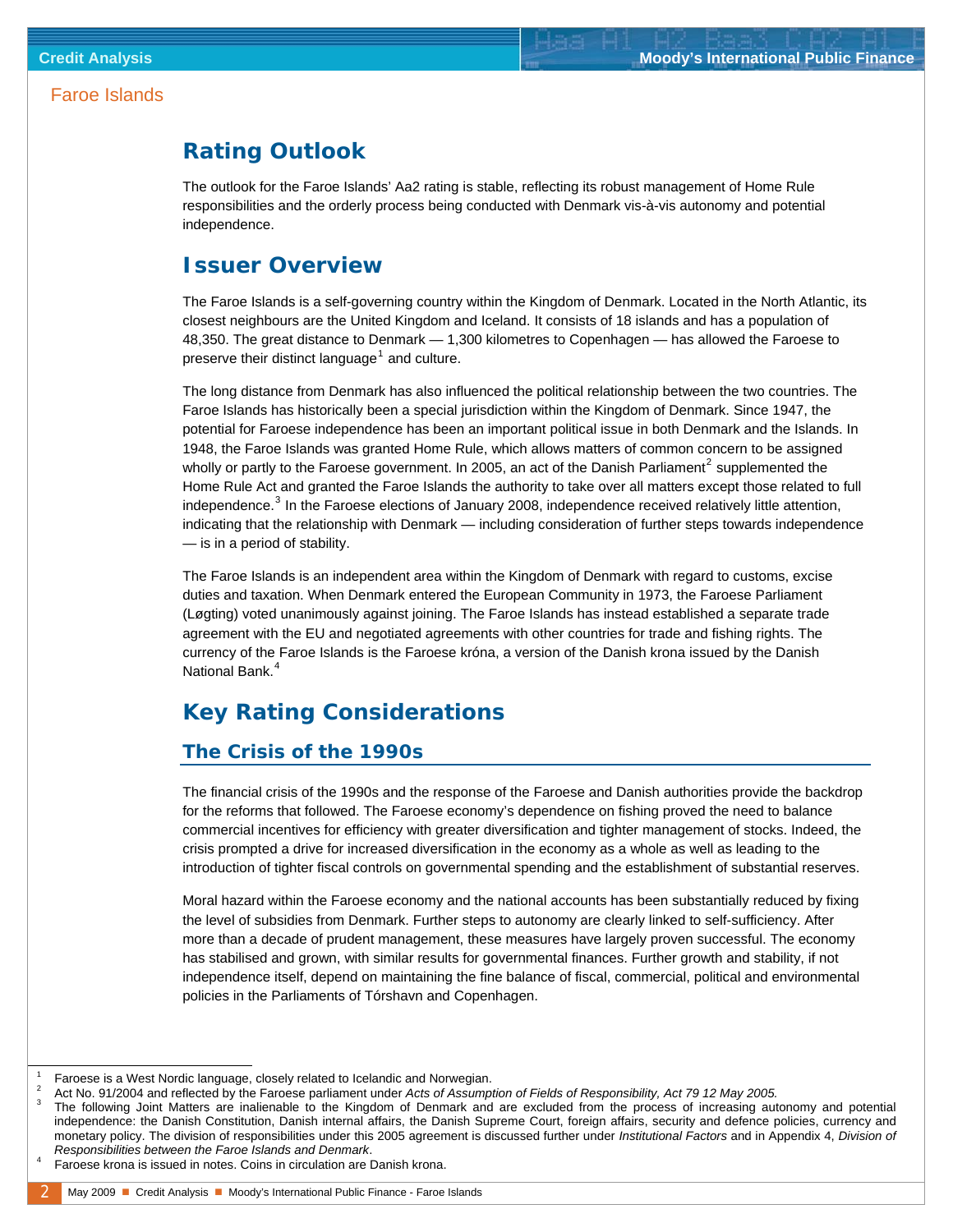### <span id="page-2-0"></span>**Financial Position and Performance**

#### **Revenues**

The government finances of the Faroe Islands have benefited from the steadier economy and a stable regime for subsidies from Denmark. Between 2003 and 2005, operating income fell by 1-2% annually, but increased by 11% in 2006 and 7% in 2007. Growth slowed significantly in 2008 and operating income was the same as in 2007.

As shown in Figure 1, the DKK5.5 billion of operating income of the national government is widely distributed by source. The majority (89%) of operating revenues come from economically-driven taxes, which are under the control of the Faroese government. The remaining 11% are transfers from the Danish government, a distribution that has been stable for the past five years. In spite of this apparent diversity, revenues still depend on a variable economy (see Economic Fundamentals below, and Appendix 3, *The Fishing industry today*).





#### **Block grant from Denmark remains a key source of funding**

The annual block grant from Denmark was set in 2002 at DKK615.5 million. The Danish government spends another approximately DKK280 million in the Faroe Islands on matters under Danish control, such as public order and judicial administration. These amounts do not appear in the Faroese budgets. (See Institutional Factors (below) for the division of responsibilities between the Faroe Islands and Denmark.)

#### **Expenses**

In 2008, operating expenditure was DKK5.6 billion, with the major components as shown in Figure 2. Between 2002 and 2006, operating expenses showed growth of 1.5-2.5% per year. However, in 2007 and 2008, the operating expenses grew very rapidly at 8.4% and 8.9%, respectively, which was substantially above the growth in operating income in 2008. However, the growth in expenses can partly be explained by the fact that the CPI increased 6.7% in 2008.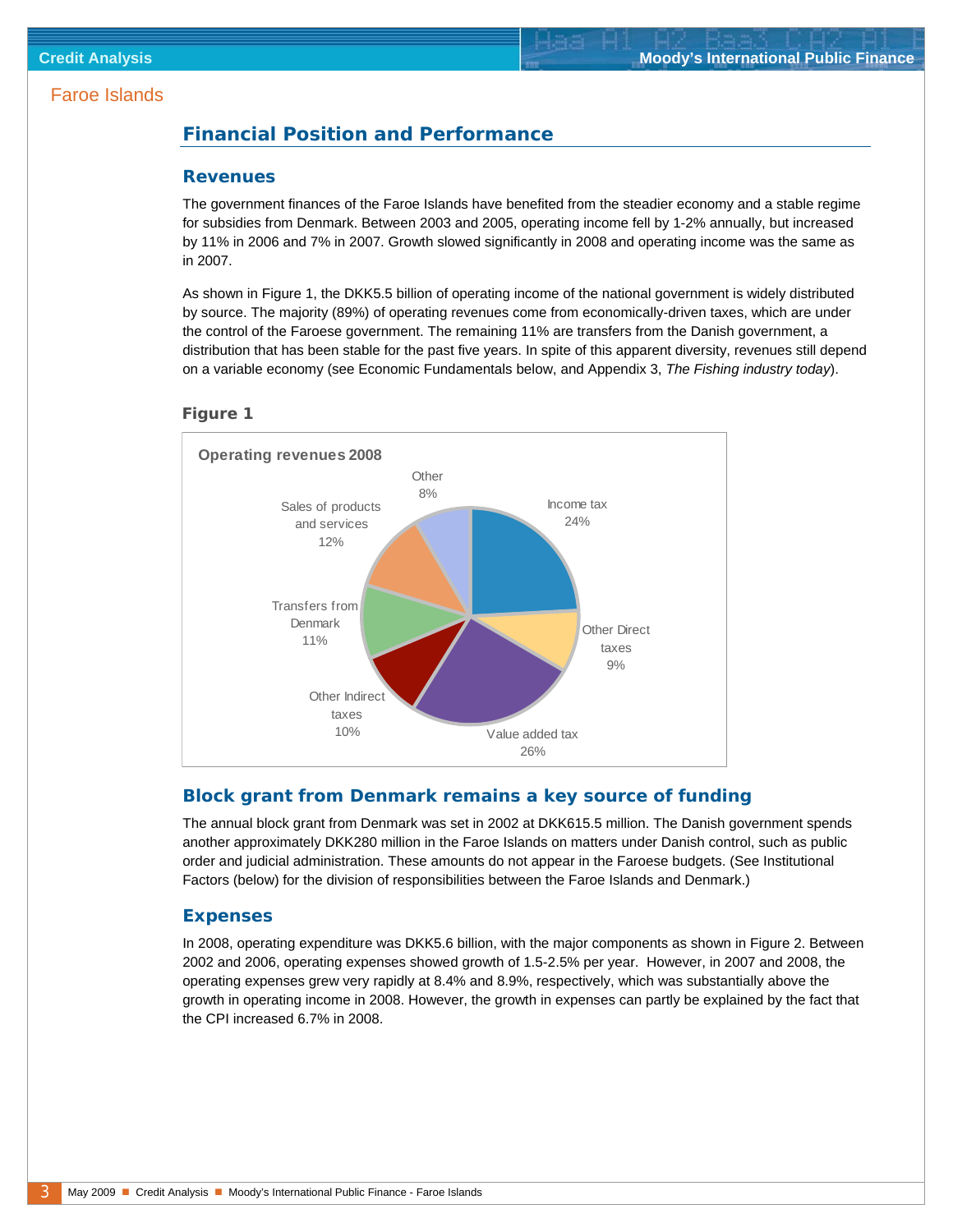#### *Figure 2*



#### **Gross operating balances have been volatile, but generally positive**

Gross operating balances have fluctuated widely, due to the volatility of revenues. The surplus of 9.8% in 2002 gradually fell to a deficit of 0.5% in 2005, only to rise to 8.0% in 2006 and 6.9% in 2007. In 2008, there was a deficit of 1.2%, which was due to a conscious political decision to keep public spending up even as the economy slowed down. This policy will continue in 2009 and the budget indicates an operating deficit of approximately 5%. This is based on a small decrease, 0.8%, in operating expenses, but it is anticipated that revenues will fall by approximately 4.4%. (See Governance — Fiscal Management (below) for a discussion of budgeting practices, which contribute to balancing the budget across periods of economic volatility.)

The outlook for 2010 is even more challenging and it is anticipated that the deficit could increase. The government is considering proceeding with investment plans that could provide fiscal stimulus, and the Faroe Islands have ample reserves. However, such investments will draw down economic cushions within governmental finances, for which the longer-term benefits may not be clear. (See Economic Fundamentals (below) for further discussion.)

#### **Investments**

To support the diversification of the economy, the Faroe Islands has emphasised investments in communications and transport. Direct government investment is expected to continue at a baseline of around DKK200 million per year, with planned amounts for 2009 and 2010 somewhat higher. Approved spending levels are generally inflexible, so projects must be frequently reprioritised to keep within this budget constraint.

For larger projects that would strain the annual budget process, the Faroese government also relies on alternative funding sources, such as the Faroese Infrastructure Investment Fund, which will be used for the airport runway extension. The government will also fund investments through special purpose corporations, with the Faroese government as shareholder and debt from private lenders.

Spending from the Investment Fund and special purpose corporations is accounted separately from the national government's budget.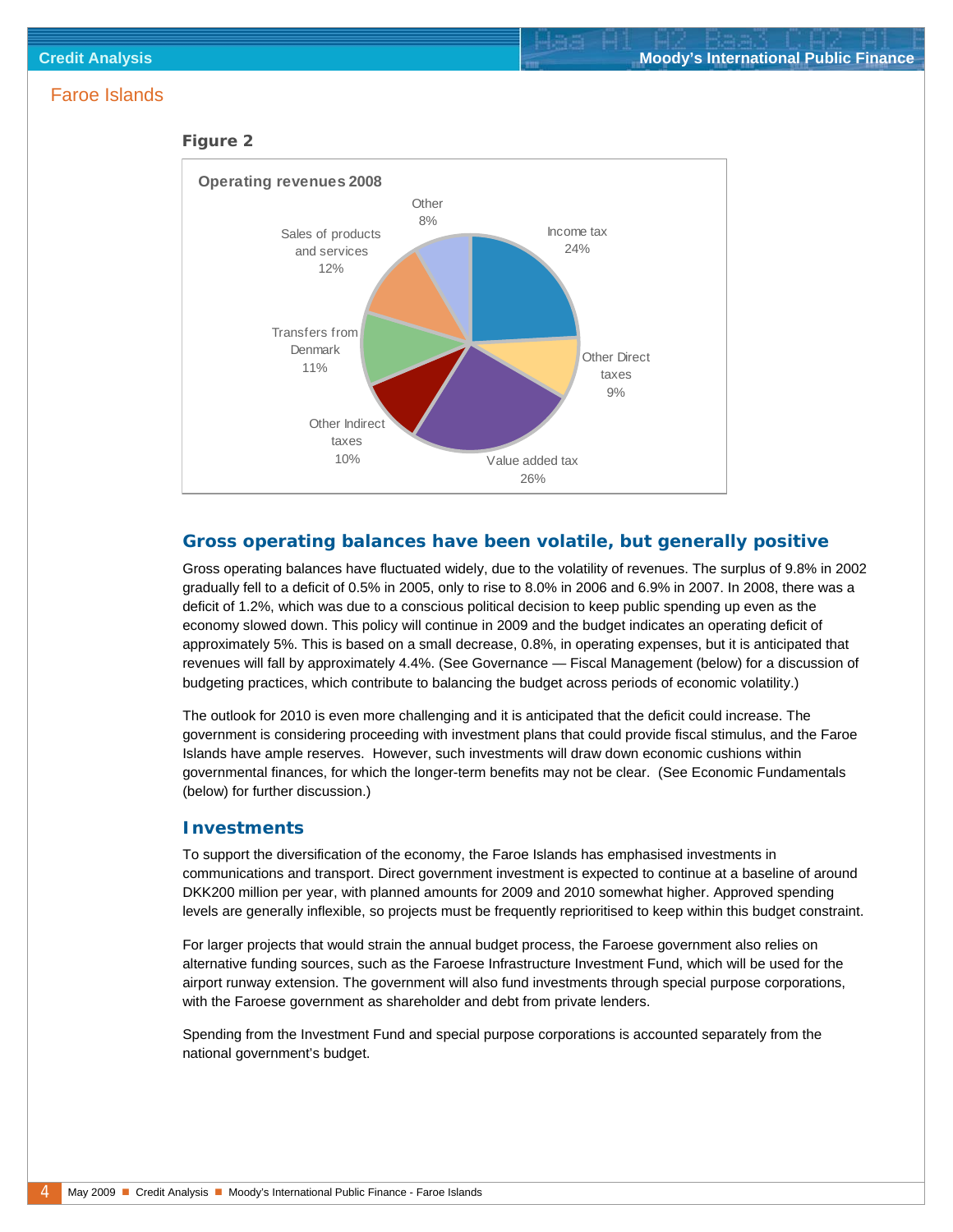#### <span id="page-4-0"></span>**Debt Profile**

The debt burden of the Faroese government has fallen to moderate levels since the financial crisis. In 2006, net debt was reduced by almost 20%, to DKK3.5 billion, and has essentially stayed the same since then. As a result, net debt as a percentage of total revenues decreased at year-end 2008, to 65% of operating revenues, compared to 96% in 2005.

As a percentage of total revenues, net debt in 2008 was 59% of total revenues, which is remarkably lower than the level seen as a result of the financial crisis in the 1990s. Then, the cost of nationalising two of the Faroe Island's largest banks, funding reserves and managing structural deficits in the budget pushed debt as high as DKK7.3 billion in 1995 (263% of total revenues), of which the largest part was provided by the Danish government.<sup>[5](#page-4-1)</sup>

By 1997, the debt to the Kingdom of Denmark was DKK5.8 billion. In 1998, Denmark and the Faroese government agreed to restructure these obligations. Short-term maturities were extended into approximately 20-year annuity repayments. The Danish government also forgave some DKK900 million and agreed to convert DKK500 million into a non-interest bearing, non-maturing loan, which the Faroese will repay with interest if oil is found within its economic zone before 2018. $^6$  $^6$ 

The Faroese government has since repaid all of its interest-bearing debt to the Danish state. The Faroese government now issues bonds on the Faroese securities market within OMX Nordic Exchange Iceland. Average debt maturity is approximately 3.5 years.

Municipalities are estimated to have DKK0.7 billion of debt outstanding as of 2007; this is not counted within the national government's accounts. The municipal debt burden varies widely, with some municipalities having a net debt of DKK60,000 per inhabitant while others have modest debt or no debt at all. For those with high debt burdens, interest and repayments comprise a large part of their municipal budgets (see *Institutional factors* below for further discussion).

#### **Liquidity**

Landsbanki Føroya, which administers the loans and borrowings of the Treasury, maintains an overdraft facility of DKK440 million with Nordea (Aa1, stable), which can be used for short-term liquidity.<sup>[7](#page-4-3)</sup> The Faroese government also has a repurchase facility, which can draw 90% (DKK0.6billion) against the security of Danish treasury bonds and Danish mortgage bonds, held in the DKK1.4 billion Liquidity Fund (see *Governance).* The Faroese government may tap this facility, equal to 29% of total annual expenses, within 24 hours.

#### **Guarantees**

The financial crisis led the Faroese government to reform its economic policies by curtailing guarantees for industries and, for the past 15 years, offering no new guarantees. Today, the only outstanding guarantees are for debt of Faroese municipalities borrowed from the Danish specialised lender KommuneKredit (Aaa, stable) and which are matched with guarantees by the Kingdom of Denmark.

#### **Pensions**

The Faroe Islands is following the lead of other Scandinavian countries by preparing for the future cost of supporting its gradually ageing population. As seen below, the proportion of elderly people within the population is expected to grow to 25.7% in 2050 from 13.6% in 2007. Over the same period, the proportion of working age people will decrease to 49.3% from 55.8%, while the proportion of young people will fall to 25.7% from 30.6%.

<span id="page-4-1"></span> <sup>5</sup> Føroya Banki and Sjóvinnubankin.

<sup>6</sup> The DKK500 million loan will be written off after 2018, if no oil is found.

<span id="page-4-3"></span><span id="page-4-2"></span><sup>7</sup> There is no adverse change clause and the money is available instantaneously.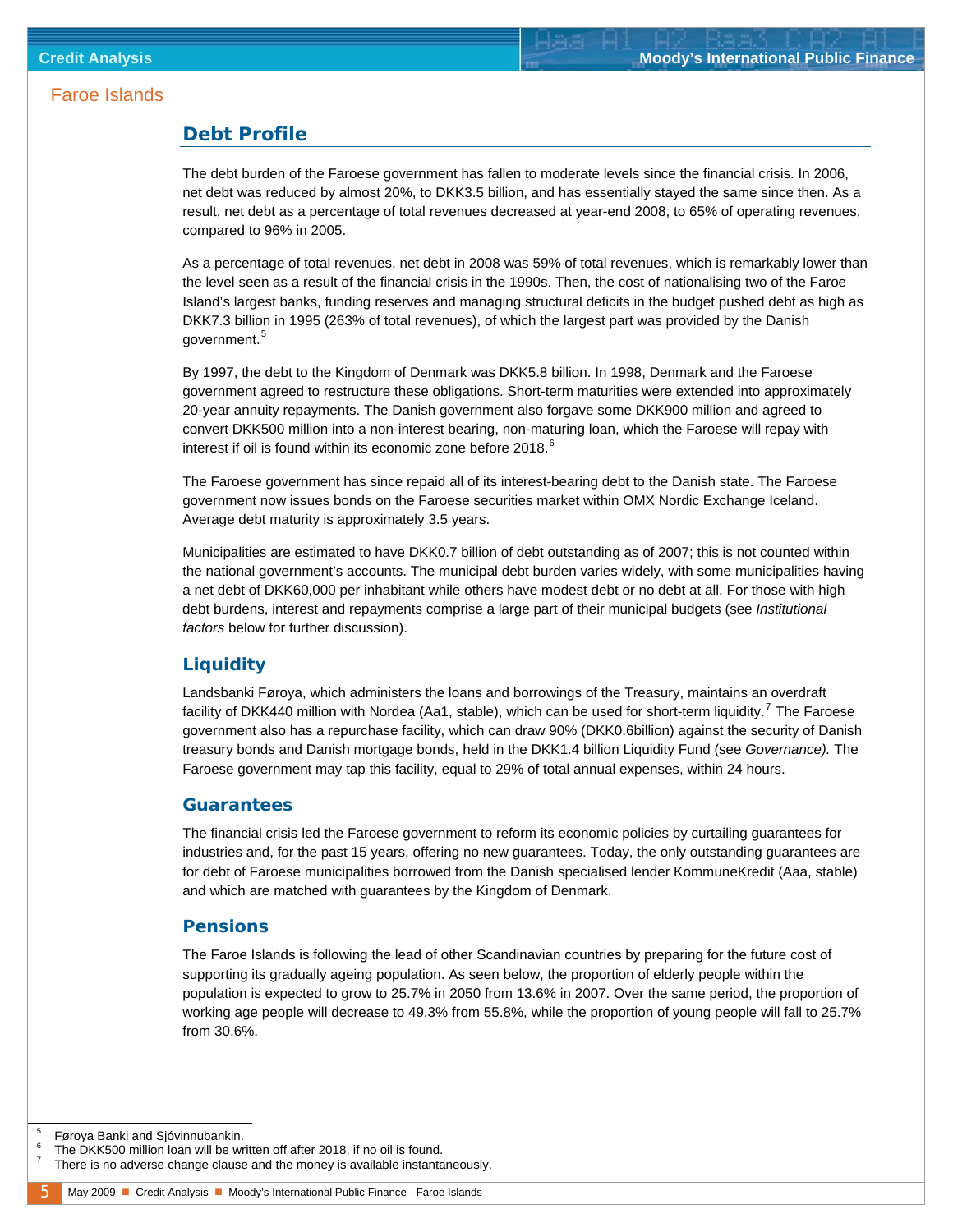#### <span id="page-5-0"></span>*Figure 3*



Currently, there are unfunded pensions liabilities of approximately DKK2.0 billion; amounts to close this deficit are covered within the yearly budget. To fund future pension costs, the Faroese government is moving to pre-funding its public and private pension systems from a pay-as-you-go system.<sup>[8](#page-5-0)</sup> Landsbanki Føroya has responsibility for the supplementary pension fund (or "AMG") established by law. As of 2008, this fund totalled DKK640 million in diversified investments, in line with the requirements of Danish law.

#### **Governance and Management Factors**

As its autonomy has increased, the Faroe Islands has built up its institutions to manage the expanding range of revenue, spending, economic and risk-management decisions.

The Faroese Parliament, the *Løgting*, is the legislative assembly for Faroese affairs and consists of 33 MPs. It appoints the Prime Minister (*Løgmaður*), who, with his/her cabinet ministers, constitutes the Faroese government (*Landsstýri*). The most recent election took place on 19 January 2008; however, the coalition that took power imploded in September 2008. Still, it was possible to form a new coalition without a re-election, and on 26 September 2008, Kaj Leo Johannesen from the unionist party was appointed as the new Prime Minister.

In addition to electing the *Løgting*, the Faroes elect two representatives to the Danish Parliament. The Faroese head of state is Queen Margrethe II of Denmark.

Faroese internal politics has historically been stable and, in line with other Nordic countries, based on consensus. Most elections take place as planned, every four years. No party can achieve a political majority on its own. Coalition governments create a base for timely and orderly consideration of key national issues. Changes in economic policy are usually measured and specifically related to managing the fishing industry. Both governing and opposition parties broadly endorse the need for fiscal discipline, as a legacy of the 1990s. Moody's does not anticipate any significant weakening of fiscal or economic policies from the new coalition in power since September 2008.

 $\overline{\phantom{0}}$  The private pension fund is being created with 15% of personal income (shared between employer and employee); this scheme was implemented in the public sector, which pays the whole 15% on behalf of their employees.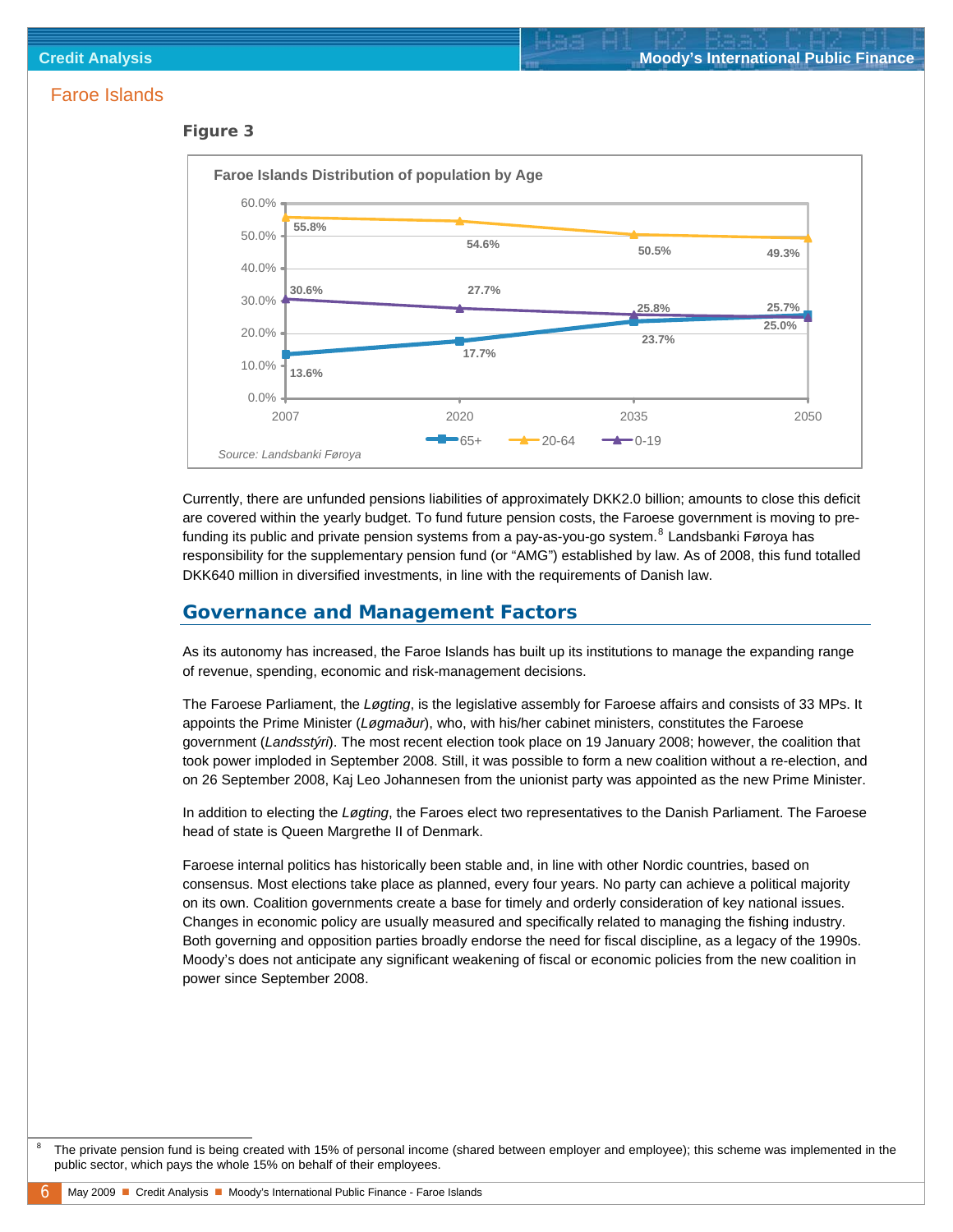#### <span id="page-6-0"></span>**Fiscal management**

One of the key results of the crisis of the 1990s is that the path for greater autonomy and potential independence has been aligned with prudent management of government finances. As agreed with Denmark, the Faroese government must finance any budget deficits from its own resources. Following the crisis, the Faroese government accepted restrictions on borrowing and on issuing guarantees; these restrictions continued until 1998. In general, the Faroese government's budget policy has limited spending to prudent increases over prior-year budgets, rather than being re-based to consume windfall revenues from boom years in the economy. In this way, periods of economic growth create multi-year surpluses, whilst government service and spending levels remain stable.

No formal targets for future surpluses have been established. Plans to build up the National Savings Fund (see below) will, however, require surpluses of approximately DKK100-200 million per year. Maintaining these and other reserves — and potentially increasing them — has broad consensus across the major political parties. Debate focuses largely on how much they should increase from their already healthy levels.

The Parliament is the central appropriation authority. The Minister of Finance presents the Government Budget Proposal for the next fiscal year to Parliament before October.<sup>[9](#page-6-0)</sup> Parliament must then approve the budget before the beginning of the budget year.

The budget may be revised two to three times annually and is always revised in the early autumn, when the proposal for the following year's budget is presented.

#### **Role of liquidity fund within government finances**

The 1995 Act on the Treasury's deposits and loans in the Landsbanki requires the government to maintain a liquidity reserve (often referred to as the "Liquidity Fund*"*) of 15% of GDP, equal to DKK1.78 billion in 2009. These amounts are deposited with Landsbanki Føroya to meet immediate shortfalls, to provide liquidity for debt repayments and, if required, to serve as bridging funds to smooth deficits over a multi-year period. As of 31 March 2009, the total deposits with Landsbanki were DKK2.1 billion, equal to 37% of operating expenses.

#### **Other funds**

The Danish authorities set up an Investment Fund in 1964, which has since come under Faroese control.<sup>[10](#page-6-0)</sup> It currently holds almost DKK800 million of assets, of which approximately half represent infrastructure loans to national or municipal governments or companies contracted for capital works.<sup>[11](#page-6-0)</sup> These loans may be longterm, and to date have always been repaid. The balance of liquid funds is deposited with Faroese banks.

The Faroese government is also building up an unemployment compensation fund, currently valued at approximately DKK670 million. These amounts are invested largely outside the Faroe Islands. Neither the Investment Fund nor the Unemployment Fund appears on the government's balance sheet, as these funds are not directly accessible by the government for spending within the national budget. They may, however, purchase government bonds or invest in Faroese bank deposits, therefore supporting broader liquidity within the budget and the banking system.

The pension fund has risen to approximately DKK640 million (see Pensions (above)).

Together, the funds totalled approximately DKK4.2 billion at 13 March 2009, equal to almost 35% of GDP or 67% of total costs (2008).

j

<sup>9</sup> The budget year follows the calendar year.

<sup>&</sup>lt;sup>10</sup> The fund was originally capitalised by Denmark. The fund is now governed by a board appointed by the Minister of Finance of the Faroe Islands.<br><sup>11</sup> The investment fund has loans to the undersea tunnel companies, the F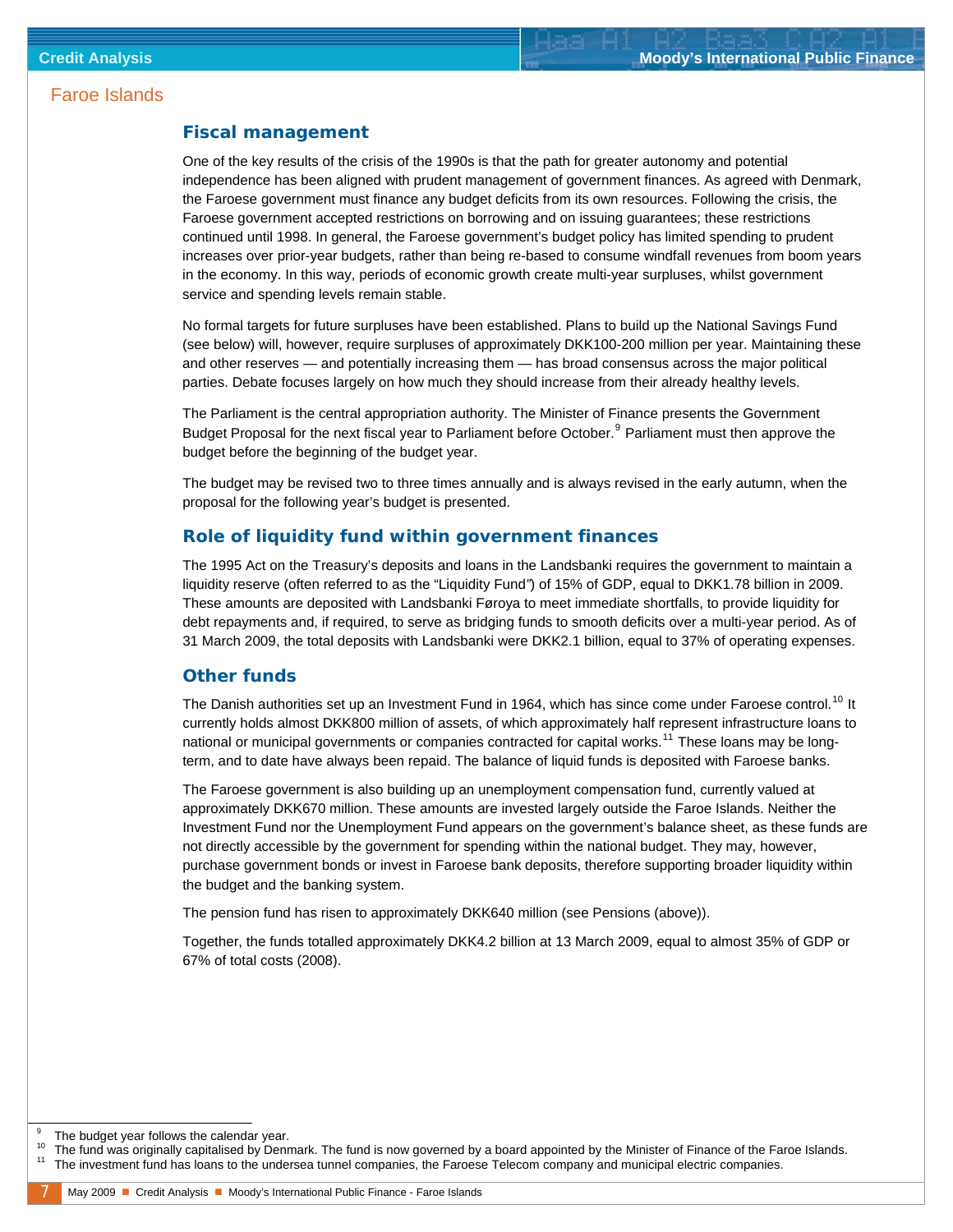#### **Investment management**

The Liquidity Fund is invested abroad to avoid risks correlated with Faroese banks. Investments of the Liquidity Fund are limited to highly-rated banks and to fixed-income securities with little market risk and access to T+1 liquidity. Due to their longer-term spending horizon, other funds, such as the planned National Savings Fund and the supplementary pension fund, may be invested in longer-term securities and up to 20% in shares. The Faroese government does not maintain strict rating thresholds (although it requires ratings for non-Faroese banks). Internal policies, not all of which are formalised in writing, limit counterparty exposures beyond government bonds and Danish mortgage bonds to a maximum of 20%.

#### **Debt management**

As established by a 1978 Act of the Løgting, Landsbanki Føroya is the government's banker. It administers the loans and borrowings of the Treasury and provides economic and fiscal analysis to the government and Parliament.

Since 1994, the government has raised new debt denominated in Danish kroner through medium-term bonds. The relatively short tenors give the Faroese government the option to pay down frequently maturing principal with surpluses or reserves. The relatively short tenors, of course, also incur refinancing risk.

#### **Transparency and disclosure**

The monitoring systems for governmental spending are good, with some improvements pending. However, the detail provided within the annual accounts has not reached the level of other Scandinavian countries. For example, the balance sheet of the national government only lists financial assets, liabilities and working capital, rather than presenting a full range of GAAP-standard accruals.

Nevertheless, the current system of managing against published budgets is a good foundation for improvement. Around 70% of central government spending is updated immediately from general ledger entries; the balance is updated monthly. Income tax receipts are reported as collected. Value Added Tax (VAT) collections are reported quarterly.

The national government is in the process of updating its online accounting systems to consolidate municipal accounts into the national totals every month. The separation of municipal and national accounts is frequently noted as a potential concern in overall economic and fiscal management, especially when more responsibilities and spending are being moved to the municipalities.

#### **Audits**

The auditing system is good and tied to public scrutiny within the democratic process. The President of the Parliament appoints the Auditor General, who heads the National Audit Office (NAO). Each of the four largest parties in parliament chooses a representative for the Audit Committee, on which the Auditor General serves as secretary.

The NAO (or other authorised accountants) ensures that spending remains with budget directives, that there are proper accounting and control systems, and that sound economic management has been applied.

The Auditor General may audit the accounts of the government and entities owned by the government. It may also audit entities receiving any kind of financial support from the Faroese government and audit most public agencies, institutions and government foundations. The Auditor General conducts a performance audit of the results against planned goals. The Audit Committee may require the NAO to prepare reports on an extended performance audit on areas of special interest.

The Audit Committee has the final governmental authority to scrutinise the public accounts and to ensure their compliance with appropriation limits. Each April, the Minister of Finance presents the prior year's public accounts to the Audit Committee. Parliament then approves the accounts, based on the recommendation of the Audit Committee.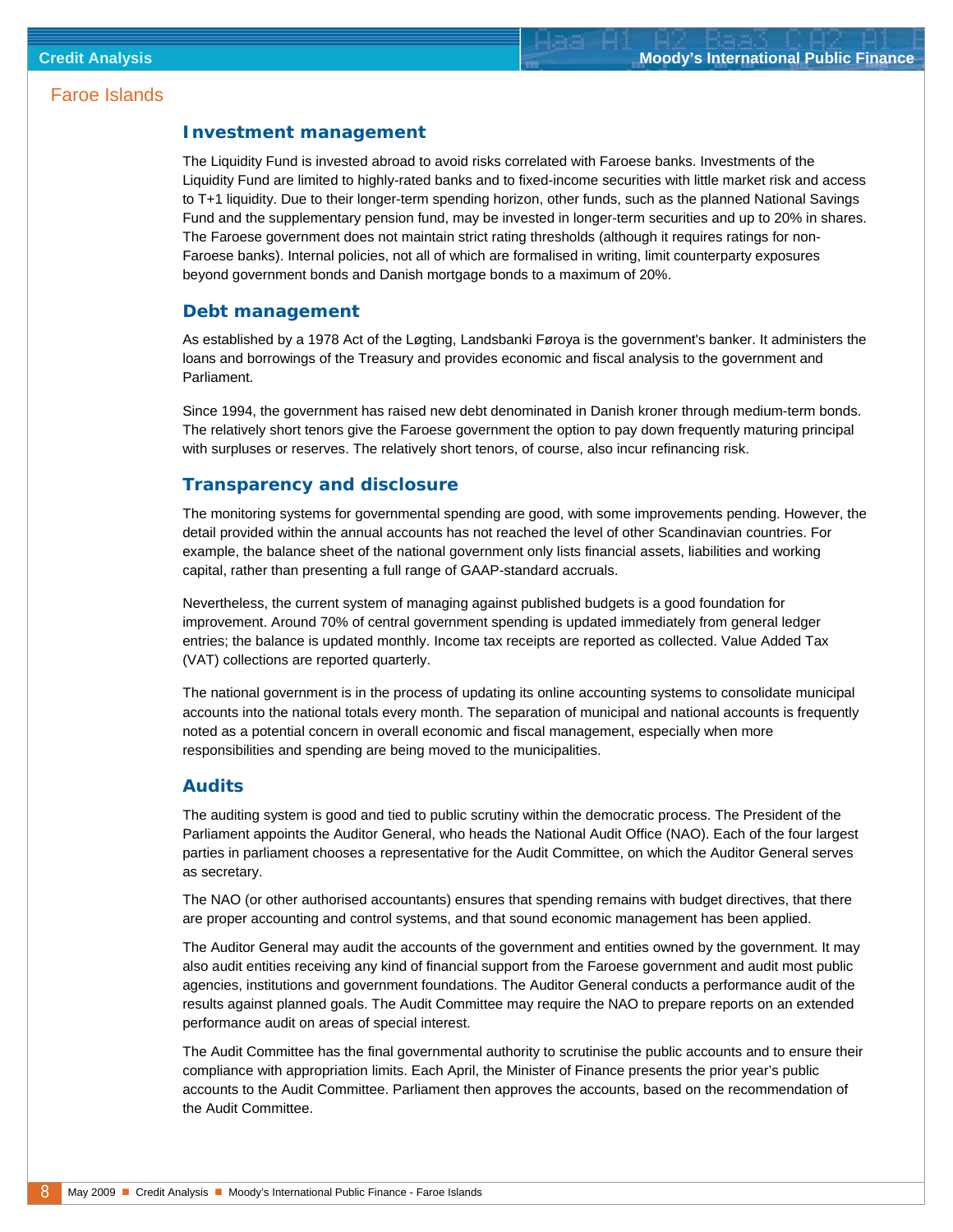#### <span id="page-8-0"></span>**Economic Fundamentals**

Since the crisis of the 1990s, the economy of the Faroe Islands has emerged as modern and market-based, with increasing diversification in its sectors. Economic output has stabilised, albeit at levels of volatility that remain high compared to those of OECD countries, due to the continuing influence of fishing and related industries. GDP per capita<sup>[12](#page-8-0)</sup> for 2006 was US\$27,084, approximately 75% of the level for Denmark, with disposable income at US\$38,847, approximately 80% of Denmark's.<sup>[13](#page-8-0)</sup> Total GDP is estimated at DKK11.9 billion for 2007.

Due to the large role of fishing, economic volatility has historically been higher in the Faroe Islands than in other Scandinavian countries. Since 1986, growth in GDP<sup>[14](#page-8-0)</sup> has had a standard deviation of 6.7% compared to 1.9% for Denmark.<sup>[15](#page-8-0)</sup> Moody's anticipates the continuing dominance of fishing-related industries in the economy will keep volatility relatively high.



#### *Figure 4*

The Faroe Islands have a high dependence on agriculture, fishing and quarrying, with fishing making up 14% of GDP. Finance and business activities and manufacturing compose a substantially smaller part of the Faroese economy than they do in Denmark.

Currently, the fishing fleet employs 9% of the workforce and the fish-processing industry 7%, with wages and salaries representing 15% and 6%, respectively, of the national total. Despite the sector's dominance of the economy, total employment in fishing and fish processing industries has registered annual declines since 2004.

The Faroese economy has so far been mostly indirectly affected by the global financial crisis. The economy relies on fish exports. In 2007, the volume and the value of the catch decreased, while volumes remained stable in 2008, but the value of the catch continued to decrease. Prices have declined, particularly for higher value catch, due to the economic downturn in the export markets; the lower volume may partly be due to high fishing volumes in the past years.

The decreasing revenues from fishing limit the room to manoeuvre in any fiscal stimulus plan. The Faroese reserves allow it to run a limited deficit, but the current situation could worsen and eventually increase the need for funds that would support longer-term re-adjustments in the economy and government finances.

<sup>12</sup> On an estimated PPP-basis.<br>
13 Income and GDP as a % of Denmark is an average of the past three years.<br>
14 Measured on a PPP basis, estimated by Landsbanki Føroya.<br>
15 Source: Landsbanki Føroya.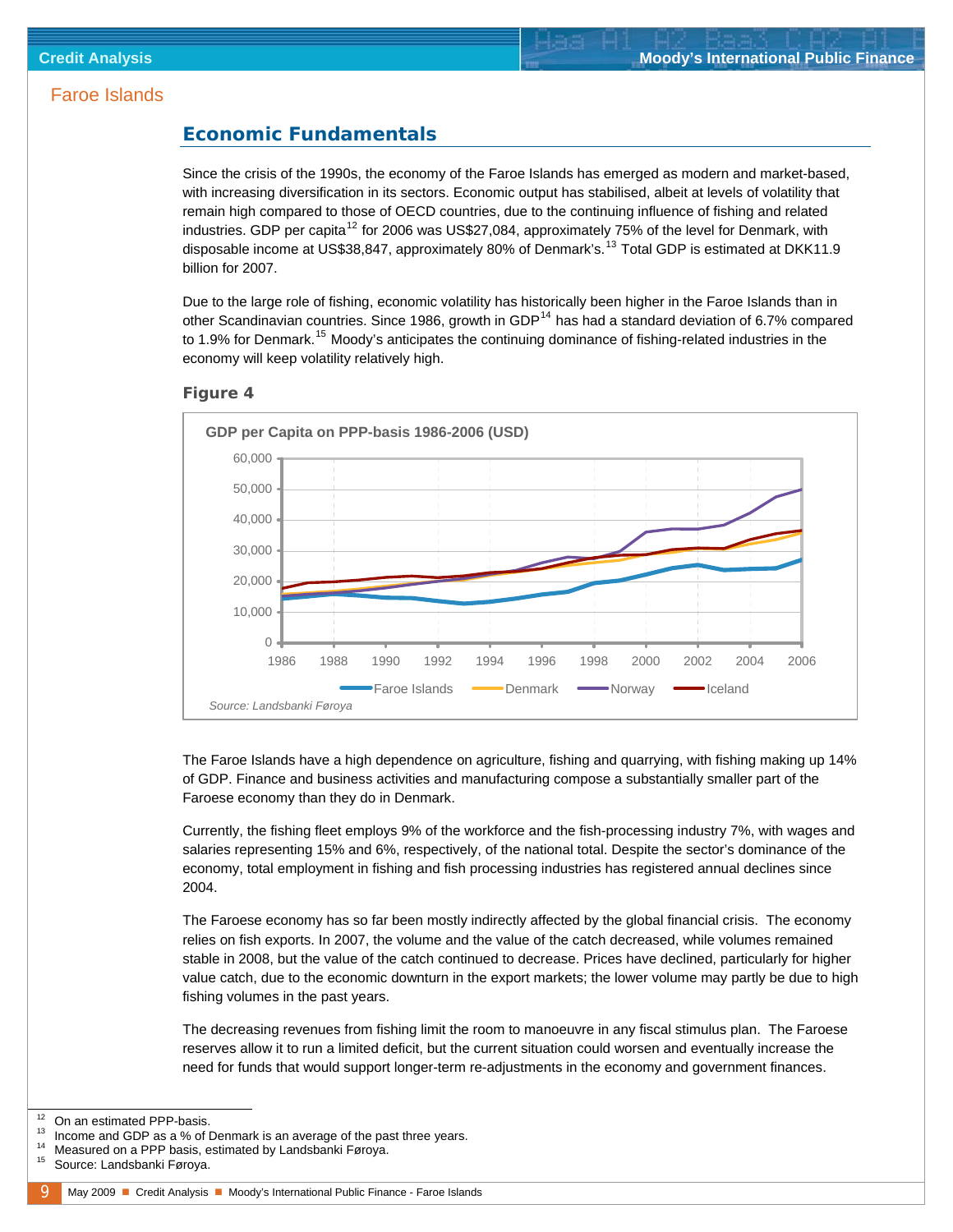<span id="page-9-0"></span>Managing the fishing industry, the result of a fine balance of economic policies within a democratic-political framework, may be a particular challenge during the global crisis. No other Faroese industry has the scope to offset the loss income from fishing, at least for the foreseeable future. This makes the balance of income and jobs today versus a more secure long-term resource in the future even more critical. A deepening rift between industry quotas and sustainable fishery management can raise the risks factor for economic growth and could be a warning sign of future fragility for the economy and government finances.

#### **Trade**

The dependence on fishing and fish farming is most visible in exports, with fish and fish products making up 94.3% of their total value in 2007.<sup>[16](#page-9-0)</sup> (For further discussion of the management of the Faroese fishing industry, see Appendix 3, *The fishing industry today.*)

Historically, swings between trade deficits and surpluses begin with large imports of goods and equipment for investment. As this investment boosts production capacity, exports increase, thus rebalancing trade and driving surpluses. Given that the production of fishing-related industries may increasingly be constrained by the supply of fish, any self-correcting flows of imports and exports could depend on further progress in expanding other sectors of the national economy. Given the stagnation of exports since 2002 and the increasing trade deficit, a substantial decline in the value of fishing-related exports could have a significant impact on the economy.

#### *Figure 5*

| <b>Trade Balance: Faroe Islands</b> |        |       |       |       |       |        |        |          |       |  |  |  |
|-------------------------------------|--------|-------|-------|-------|-------|--------|--------|----------|-------|--|--|--|
| (Million DKK)                       | 2000   | 2001  | 2002  | 2003  | 2004  | 2005   | 2006   | 2007     | 2008  |  |  |  |
| Export                              | 3.857  | 4.294 | 4.235 | 3.913 | 3,689 | 3.587  | 3.869  | 4.057    | 4,318 |  |  |  |
| Import                              | 4.163  | 3.983 | 3.717 | 4.677 | 3,610 | 4.298  | 4,483  | 5.522    | 5,005 |  |  |  |
| <b>Trade Balance</b>                | $-306$ | 310   | 518   | -765  | 79    | $-711$ | $-614$ | $-1.466$ | -687  |  |  |  |
| Ships excluded                      | 185    | 421   | 636   | 250   | 37    | $-178$ | $-558$ |          |       |  |  |  |

*Source: Faroese Statistical office* 

The exports of the Faroe Islands are geographically diversified, which limits the risk of a market collapse in one particular market. The key trading partners are shown in Figures 6 and 7.

<sup>16</sup> In comparison, Iceland had 42% of its export value from the fishing industry in 2007, a level that has been rapidly decreasing.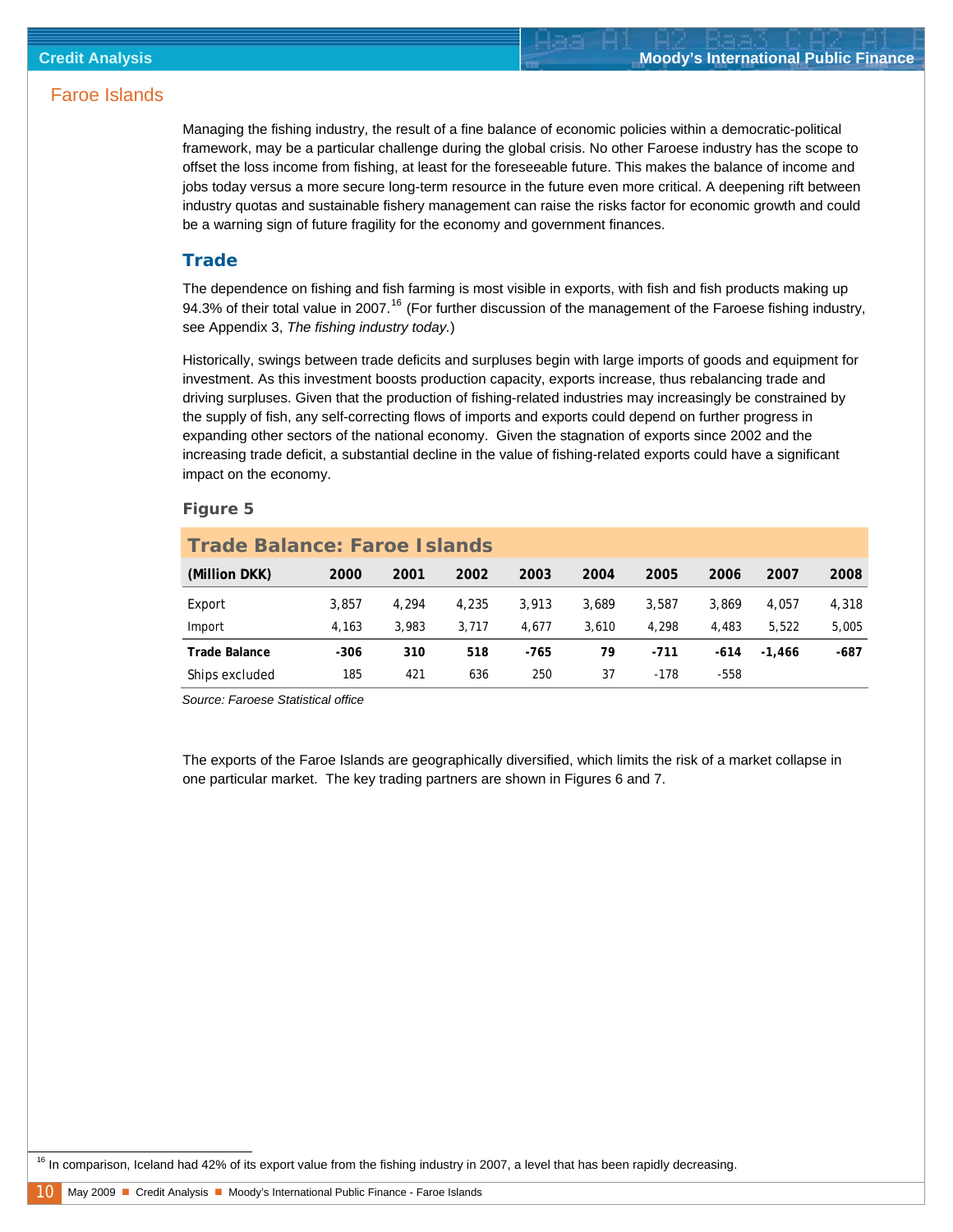<span id="page-10-0"></span>

#### **Labour market**

The labour market of the Faroe Islands is somewhat fluid, with shifts between self-employment, employment, unemployment and employment abroad across economic cycles. Employment regulations make it easier for Faroese workers to find work abroad in Nordic and EU countries than it is to attract workers from the more limited pool of Nordic countries alone, so boom times can lead to labour shortages and inflation pressure. As the economy has been buoyant until recently, unemployment stood at 1.1% as late as June 2008, well below the normal range of 2-5%. Since then, unemployment has increased rapidly, and reached almost 3% in February 2009; it is expected to be 4% at the end of the year.

#### **Oil**

On 22 December 1992, the Danish government agreed to transfer mineral rights in the Faroe Islands' subsoil to the Faroese government. Oil reserves (Foinaven and Schiehallion) have been located in UK territory near the Faroese border. After some initial enthusiasm from these finds, accessible reserves within Faroese waters have not yet materialised. The outlook for future activity remains uncertain and the government does not include oil-related revenues, other than from current or planned exploration activity, in its economic and fiscal projections.

#### **Financial sector**

Upuntil 2007, the major Faroese banks saw significant expansion on the back of the strengthening economy. Four banks — Eik Banki, Føroya Banki (A3/C-/P-2), Norðoya Sparikassi and Suðuroyar Sparikassi — service the financial market in the Faroe Islands. In mid-2007, Føroya Banki was privatised,<sup>[17](#page-10-0)</sup> and Eik Banki (until 2006 Føroya Sparkassi) listed on the stock exchange. Employment in financial services grew by 8% in both 2006 and 2007.

The current crisis has impacted the financial sector, most significantly through higher costs of financing. The banks also have liabilities abroad and have to pay a fee for participation in the Danish public bank packages. As a consequence, margins increased and there was no growth in lending activity in 2008, which will have a lacklustre effect on the rest of the economy. Still, liquidity for the banks is good and Moody's does not anticipate any systemic problems.

 <sup>17</sup> Føroya Banki is the result of the 1994 merger of Føroya Banki and Sjovinnubankin, and has been owned by the Financing Fund of 1992. Since 1998, the Financing Fund has been controlled by the Faroe Islands.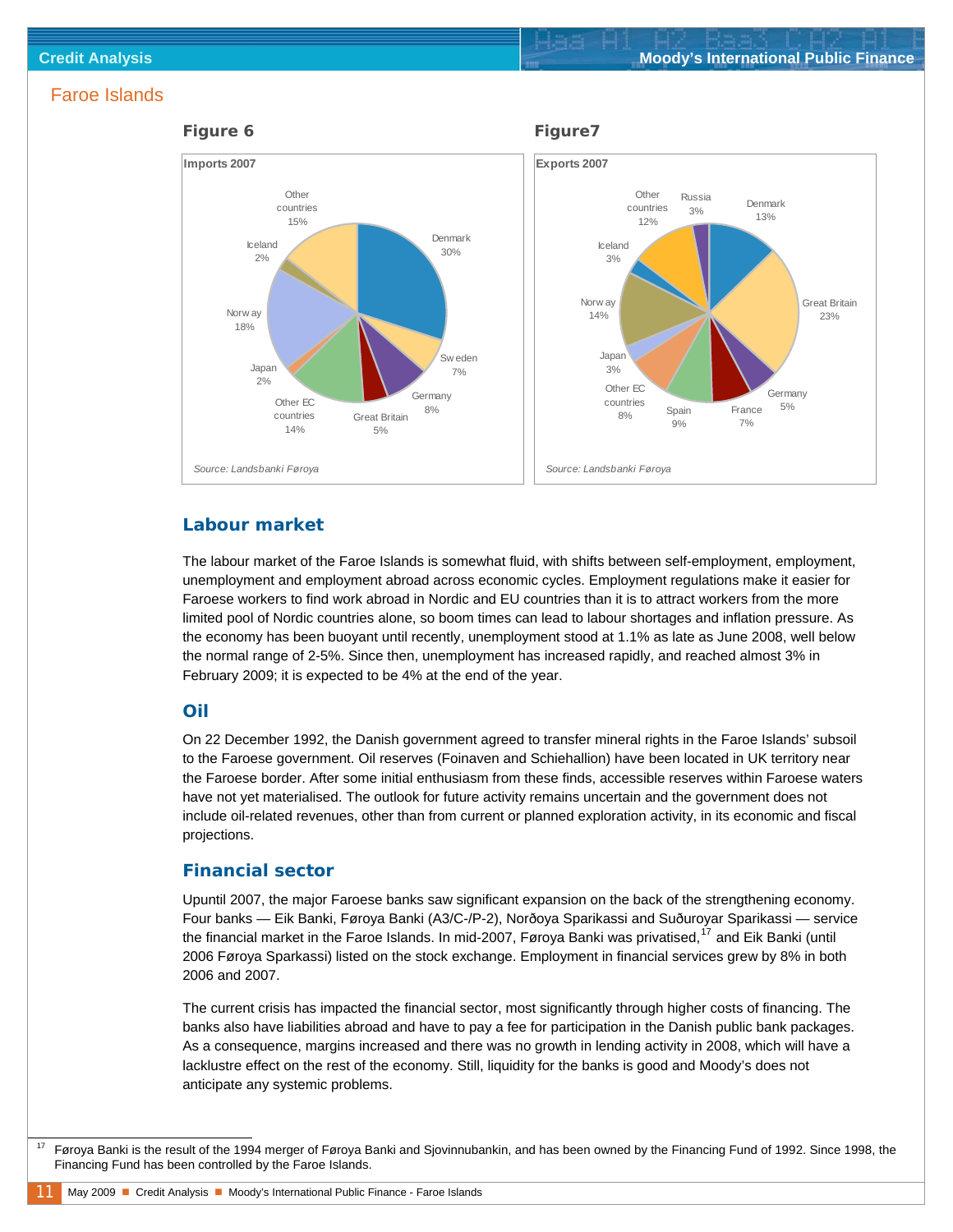#### <span id="page-11-0"></span>**Population**

The Faroe Islands is thought to have been originally settled by persons of both Scandinavian and Irish descent. The last two centuries have seen the population increase to almost 50,000 today from around 5,000 inhabitants in 1801, with the increase attributed to the larger economic base generated by the fishing industry. The net balance of in- and out-migration generally varies with the strength of the domestic economy. This was particularly visible during the crisis of the 1990s when the population decreased substantially, predominantly amongst the working-age segment. In recent years, high growth has seen net in-migration, due to increased consumption and investment in the islands.

The population has been increasingly urbanised due to infrastructure expansion and changes in government policy designed to support regional development over that of the villages. Tórshavn, the capital, has 18,000 inhabitants.

Due to its lack of higher education facilities, the Faroe Islands loses a significant portion of the population aged 20-29 to higher education and job training abroad.

#### **Connections**

There are regular scheduled connections from the Faroe Islands for maritime trade to Denmark and Iceland. The Islands have modern infrastructure with good roads and many tunnels, which have helped integrate and urbanise the population centres under the regional development policy. Inter-island ferries operate on all major routes. The only airport on the Islands, Vagar Airport, reports over 200,000 passengers per year. At four times the national population, this figure underscores the good international connections of the Faroese people and their participation in the international economy.

#### **Operating Environment**

The World Bank does not evaluate the Faroe Islands in its Government Effectiveness Index. Moody's believes that the governmental effectiveness of the Faroe Islands, its promotion of the rule of law, resistance to corruption and respect for governmental institutions owe much to the cultural, institutional, and historical ties to Denmark<sup>[18](#page-11-0)</sup> and its North Atlantic neighbours, with levels comparable to those in OECD countries.

#### **Institutional Framework**

Under the Home Rule agreements with the Kingdom of Denmark, the Faroese government enjoys broad latitude in raising revenues and setting spending. The Faroe Islands has two seats in the Danish Parliament. This has arguably contributed to a more active consideration of the Islands' interests — sometimes with considerable benefit — within the political dialogue of the Kingdom than its small size might suggest.

#### **Revenue flexibility**

There are few legal limits on the Faroese government's ability to generate revenues. It can set its own rates for personal income taxes, VAT, import duties, corporate tax rates and other charges. These make up 87% of governmental revenues. The Faroes Islands may set fees for services as it sees fit. Current policy, like that of other Nordic countries, is to keep fees either to costs or to subsidised levels to meet policy goals, as determined by the democratic process.

One source of revenues with essentially no flexibility — other than downwards — is the annual subsidies from Denmark for "Joint Matters" (see below) that have not been transferred to Faroese control. As these subsidies make up a relatively small portion of governmental revenues (12.9%), revenue flexibility for the Faroese government is relatively high for a sub-sovereign entity. In Moody's view, the fixing of subsidies promotes financial discipline and removes what otherwise would be a constant point of friction in Faroese-Danish relations.

<sup>18</sup> Most civil servants are educated in Denmark and there are obviously intense commercial, cultural and political ties within the Kingdom.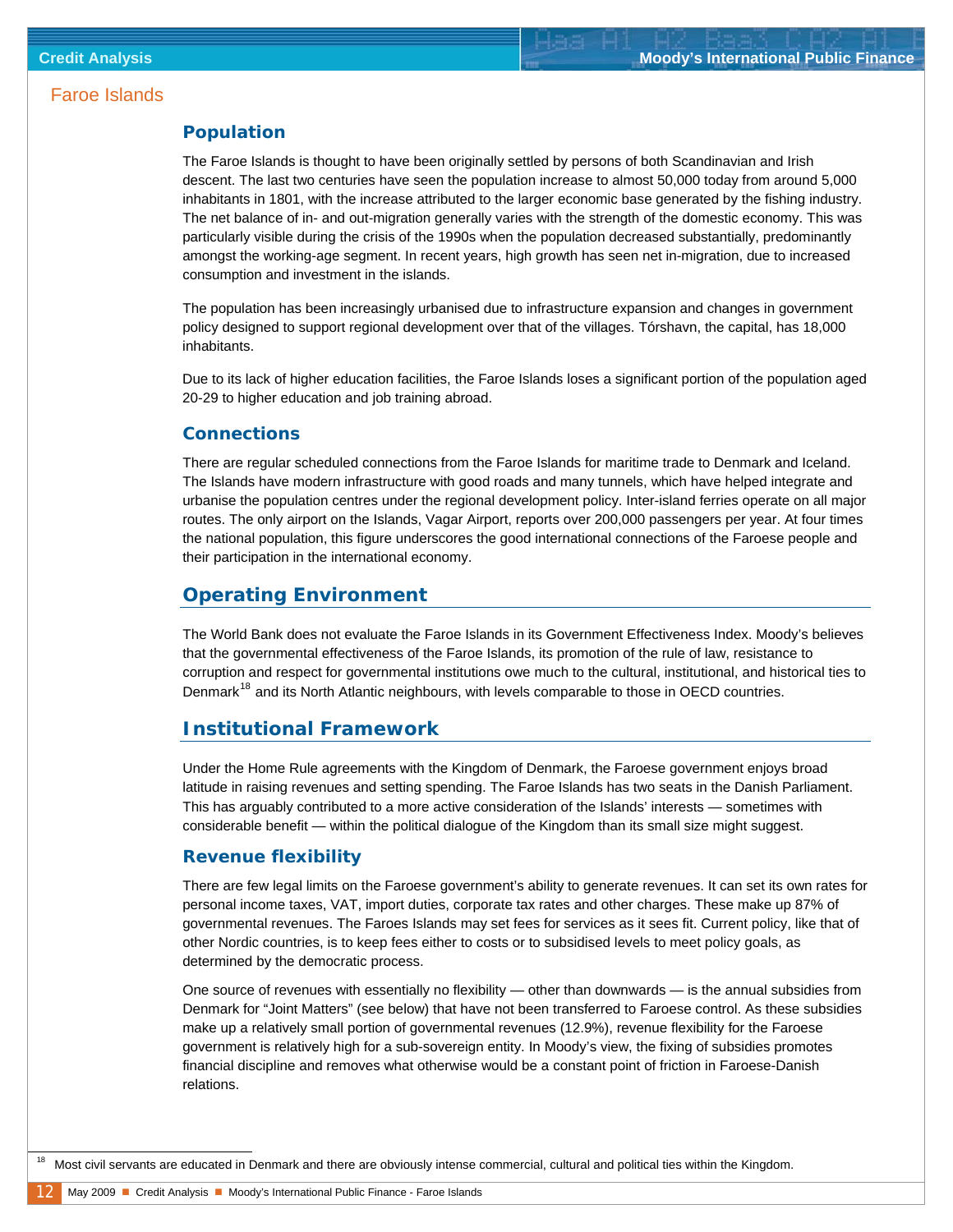#### <span id="page-12-0"></span>**Expense flexibility**

The Faroe Islands has constitutional powers to set costs and to negotiate wages without the need for approval or to follow precedents from Denmark. This flexibility was borne out in the crisis of the 1990s, when the Faroese government cut spending by 5% in 1992 and 10% the following year. However, in the long run, due to expectations of the Faroese as citizens of the Kingdom and due to the need for Faroese businesses to keep workers from migrating to neighbouring countries, wages and standards – which are two large determinants of costs – tend to follow developments in Denmark, albeit at a lower level.

#### **Flexibility of borrowing**

In the 1990s, the Faroese government borrowed — largely from the Kingdom of Denmark under distressed conditions – to fund the nationalisation of Føroya Banki and Sjovinnubankin and to bridge the government's financial plan from deficits to structural stability. As its finances stabilised in the following years, the Faroese government showed that it can use its powers effectively, by reducing debt even in times of slow growth, such as in 2004 and 2005, and by borrowing without guarantees to repay Denmark.

#### **Municipal governments have substantial powers**

The Faroe Islands is divided into 33 municipalities, with populations ranging between 40 and 19,680 inhabitants. The municipalities have substantial powers with regard to spending and infrastructure investments.<sup>[19](#page-12-0)</sup> In addition, under an agreement with the Faroese national government, they have accepted responsibility for providing children's day care. Faroese municipalities have the right to borrow independently and to maintain debts of up to one year of operating income.

The structure of the municipalities has provoked various calls for reforms. A report published by a parliamentary committee in 1998 suggested there should be seven to nine municipalities, with clearer distinctions between their powers and the role of national government. Since then, the question of merging municipalities — and more tightly controlling their spending — has remained controversial. However, the current government has committed to progress with the mergers, initially voluntarily, but eventually on a compulsory basis.

#### **Predictability and responsiveness**

The current division of responsibilities between the Faroe Islands and the Kingdom of Denmark is stable, with the parties committed to change within a well-defined process. Act No. 91/2004 of the Danish Parliament grants the Faroe Islands the authority to take over all matters, except those related to full independence, without approval from the Danish authorities.

Matters under Faroese control are deemed "Special Matters". These include finance and the economy, industry, foreign trade and mineral rights, and, since 2002, the educational system. The Faroese Parliament has legislative authority over these issues and the government has full executive power in its administration. Direct taxes and other revenues of the Faroese government fund these responsibilities.

"Joint Matters" are administered by the Danish government according to the laws of the Kingdom of Denmark. Whilst certain Joint Matters are inalienable to the Kingdom of Denmark,<sup>[20](#page-12-0)</sup> some may be wholly or partly assigned to the Faroe Islands, or undertaken by Danish and Faroese authorities jointly. For example, social welfare and health services are administered by the Faroes, while the legislative authority for these matters remains with the Danish government. The full division of responsibilities between the Faroe Islands and the Kingdom of Denmark is shown in Appendix 3.

l

In 2006, operating expenditure is estimated to have been DKK0.9 billion and investments DKK0.3 billion.<br>The following Joint Matters are inalienable to the Kingdom of Denmark and are excluded from the process of increasing independence: the Danish Constitution, Danish internal affairs, the Danish Supreme Court, foreign affairs, security and defence policies, currency and monetary policy.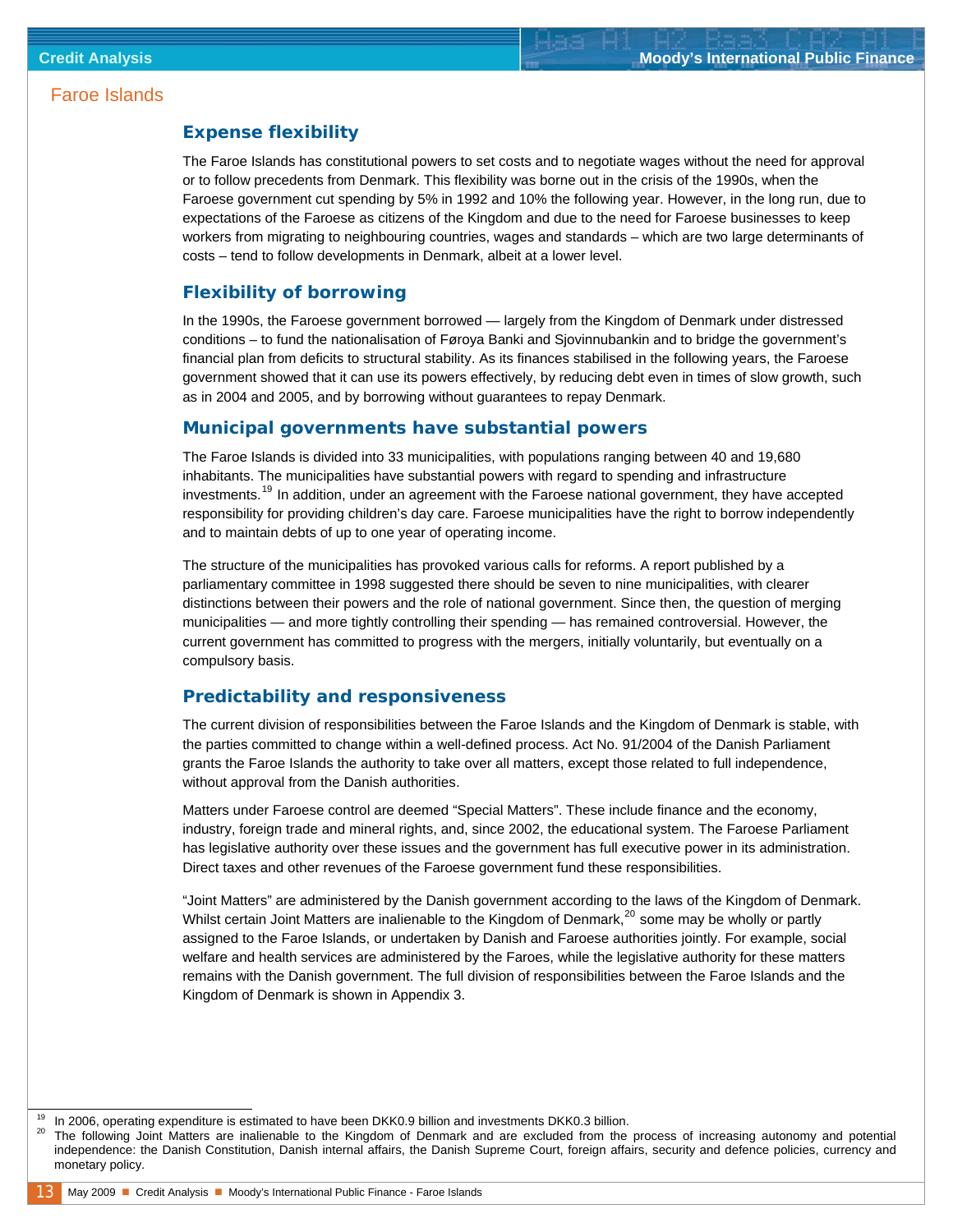#### <span id="page-13-0"></span>**Potential independence**

Moody's does not see the current path towards potential independence as problematic to the credit. The 2005 agreement with Denmark, which essentially leaves the country's final relationship in the hands of the Faroese, has reduced friction and may have muted the immediate calls for independence. Independence was not a major issue in the recent elections and recent governing coalitions have combined pro-union and proindependence parties.

Consensus in both the Faroe Islands and Denmark has formed around maintaining an orderly political process with a solid financial foundation. Amongst the Faroese, most views suggest that final steps toward independence, were they to occur, could take about 15 years, as the Islands would gradually assume all of the remaining permitted Joint Matters.

It is not obvious what form final independence would take. Some form of continuing confederation with Denmark has been discussed and it currently appears unlikely that the historically strong political, economic and cultural ties would be cast aside lightly.

Secession of the Faroe Islands from Denmark would require a referendum.

### **Rating History – Issuer rating**

| <b>Faroe Islands</b> |        |                 |
|----------------------|--------|-----------------|
| <b>Date</b>          | Rating | Action          |
| 12-Feb-08            | Aa2    | Rating assigned |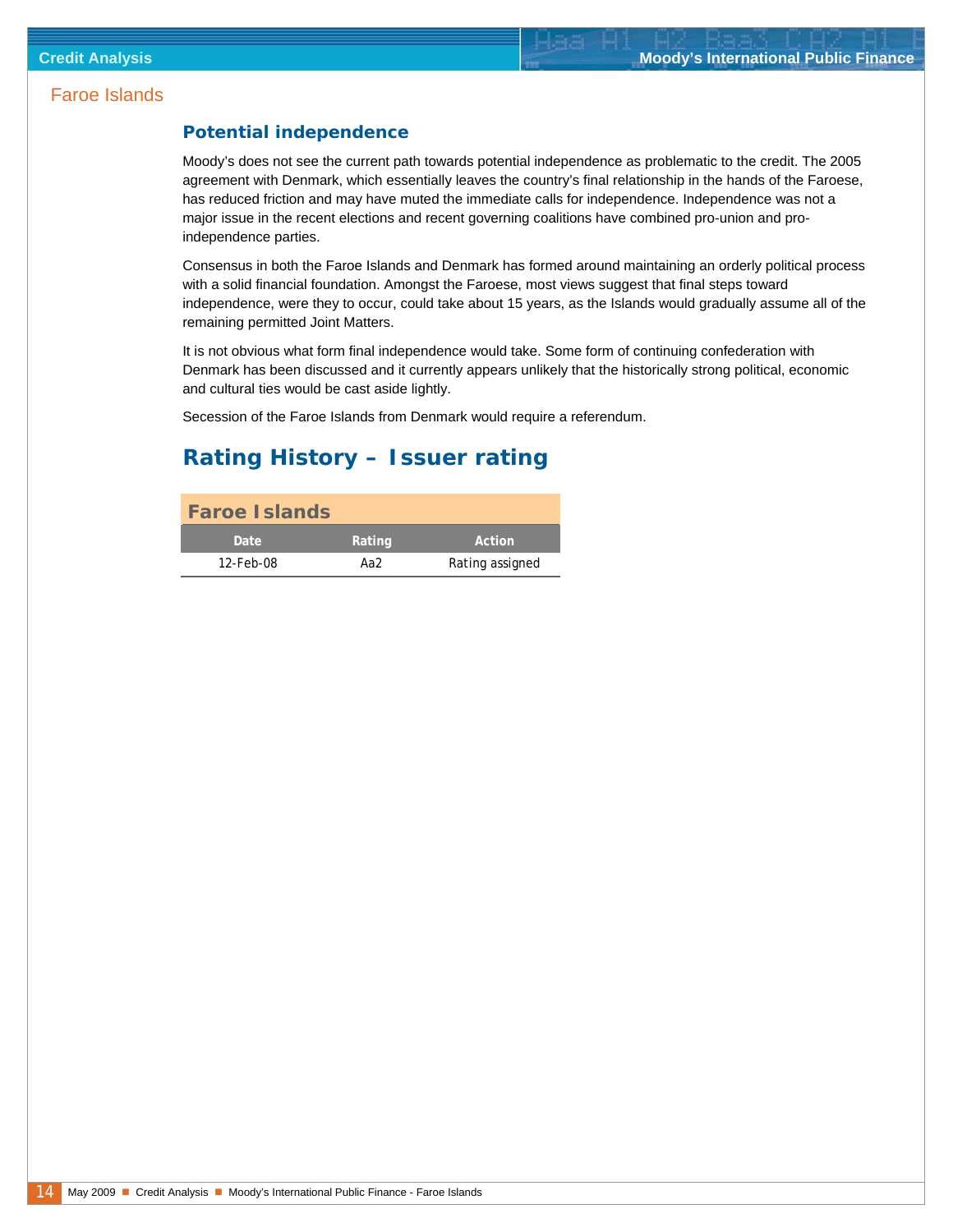### <span id="page-14-0"></span>**Appendix 1. Economic crisis of the 1990s**

The financial crisis of the 1990s has its roots in the 1970s, with other nations' extension of their national Economic Exploitation Zones. This forced the Faroese fleet out of many of its previous fishing grounds and back to its home waters, as boat owners sought to preserve their capital, fishermen their livelihood and the government the employment of the fleet. In a pattern that has played out in other regions, the forcing of over-capacity into a zone of finite resources resulted in over-fishing, a crash in stocks and the eventual failure of the industry's finances.

In 1992, reforms in fishing practices and the removal of government subsidies promoting over-capacity were carried out. The economy began to stabilise and the government's budget was expected to return to balance. However, by late 1992, the accumulated losses in fishing and its related industries — mainly the shipyards, transport companies and fish farms — drove widespread bankruptcies. The Faroese banks, which had funded previous expansions, were forced to write off huge amounts of loans and were on the brink of failure.<sup>[21](#page-14-0)</sup> The near-collapse of the banking system forced a DKK2.7 billion government bailout through privatisation. In 1993, the national budget recorded a deficit before financing of DKK2.5 billion — 97% of total cash revenues — and unemployment hit 25%.





#### **Legacy of the crisis: reform, accountability and management of scarce resources**

The economic crisis in the 1990s led to seven economic agreements between Denmark and the Faroe Islands. These were mostly related to ensuring the survival of two of the largest Faroese banks and to the accumulation of liquidity for the Faroese Treasury. The agreements also required the Faroese government to accept temporary restrictions on its borrowing and on its ability to extend loan guarantees.

The crisis forced a reduction in the Faroese fishing fleet by one-third. Previously, the government had supported the fishing industry, partly to subsidise employment. After this had contributed to over-capacity and inefficiency in the industry — not to mention cost to the government — the Faroese government decided to minimise its involvement in private commercial enterprises. It sharply reduced subsidies and guarantees and, by 1998, subsidies to businesses had been removed altogether. This rebalanced fishing capacity reduced the pressure on fish populations and allowed the recovery of the fish stocks in Faroese waters. Subsequent higher catches and prices for fish restored profits to the industry and growth in the wider economy. In turn, government finances recovered with the resurgence in the large share of economically-sensitive taxes.

 <sup>21</sup> Fossbankin, a relatively small bank, was allowed to fail, as it was deemed by the Faroese government that this particular bank would not have a significant impact on the banking system or the economy as a whole. Savings banks, which largely did mortgage lending, weathered the crisis.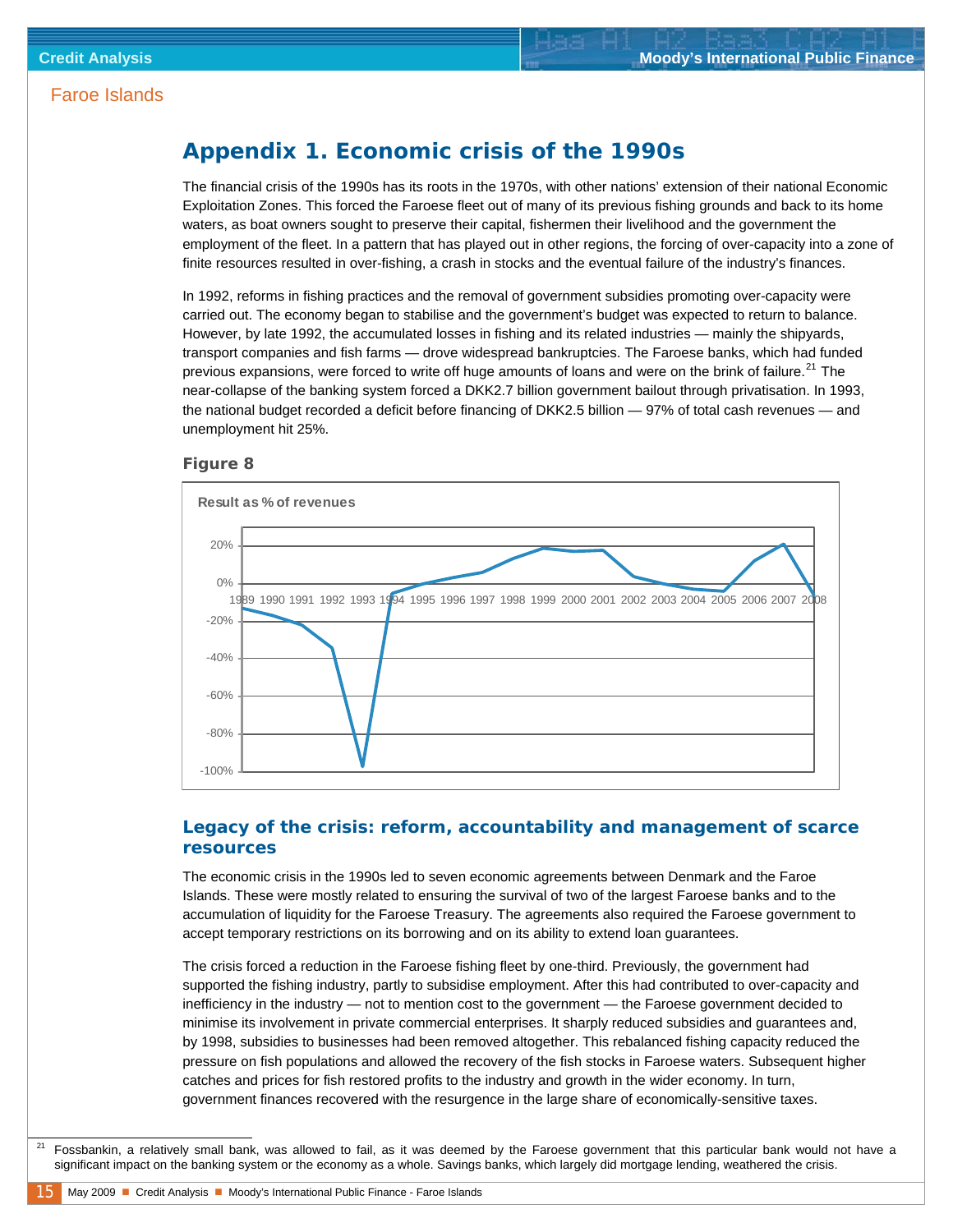### <span id="page-15-0"></span>**Appendix 2: The fishing industry today**

One of the most important results of the financial crisis of the 1990s has been the recognition that the management of the structure of the Faroese fishing infrastructure, and the fishing stocks in home waters, are essential to the long-term viability of the national economy. The crisis forced greater diversification within the industry. A wider range of target species from national, foreign and international fishing grounds has made the total value of the catch less variable. Despite the success of diversification, volumes and price by individual species remain volatile. Additional international cooperation and agreements could further diversify the industry.

Today, the fishing-related industries are diversified in the following way:

- 1. **Fishing and fish farming:**
	- **Fishing in other territorial waters,** based on bilateral agreements between the Faroese government and other governments or agreements with individual fishing companies and countries providing licences.
	- **Local ground fishing** on the continental shelf regulated by the Faroese government, undertaken via the method of licences for fishing days.
	- **Pelagic fishing** with a relatively new system of quotas based on international quota agreements.
	- **Fish farming,** covering seven operators in a licensing system. Fish farming had been a small but growing sector of the fishing industry, but collapsed earlier in the decade due to epidemics in the stock. Production in 2006 stood at less than a third of its 2003 level. Since then the industry has recovered and in 2008, production again approached the levels seen in 2003. The projection for 2009 is that production levels will stay similar as in 2008.
- 2. **Processing.** Approximately 85% of the catch is caught close to shore and processed on the Faroe Islands. Some production is also conducted directly on bigger Faroese ships. Other elements of the fishing-related industries include machinery and equipment for fishing and fish farming, and computer systems for monitoring fish processing.

The catch does not depend on local waters alone. Some 35% to 40% of the total value of the catch comes from fishing in foreign waters and on the high seas. Most of the fishing in foreign waters involves granting reciprocal rights to foreign countries in the Faroese Exclusive Economic Zone.

At present, the fishing industry relies very little on subsidies, although some indirect measures, e.g. tax breaks for fishermen, have been implemented instead. The goal is profit maximisation and consequently a lower proportion of the population is active in both the fleet and the processing industry.

#### **Diversification of species within the catch**

As can be seen in the chart below, up to 2006, in spite of the decline of cod, the total value of the catch has increased in the last two years. The catches of saithe (*Pollachius Virens*) and other demersal species have more than compensated for the decline. Other species, such as monkfish and pelagic fishes, used for fishmeal and oil, have helped spread risk within the Faroese fleet and related industries. However, in 2007 this trend was reversed as the total value of the catch declined. If this was a temporarily setback or a change in the trend remains to be seen.

The economics of even a diversified fishing industry remain challenging. Fish prices have risen in real terms for the past two decades, despite rolling waves of over-fishing in waters around the world and with many grounds being pushed to the barest levels of sustainability or being closed. The total volume of the catch from Faroese waters is expected to decline from current levels, and the total volume of free-catch (non-farmed fish) has been stable globally for many years. In the past inelastic prices for fish over the past two decades – spurred by demand from the expanding Asian economies and shortages of key species – have compensated, and in some cases over-compensated, for declining or vulnerable supplies. However, the current crisis has push down prices and economic incentives, even on well-managed fishing grounds, tend to push stocks to stressed levels. This, many scientists believe, makes them much more vulnerable to environmental factors that would normally have modest impacts on fish health levels.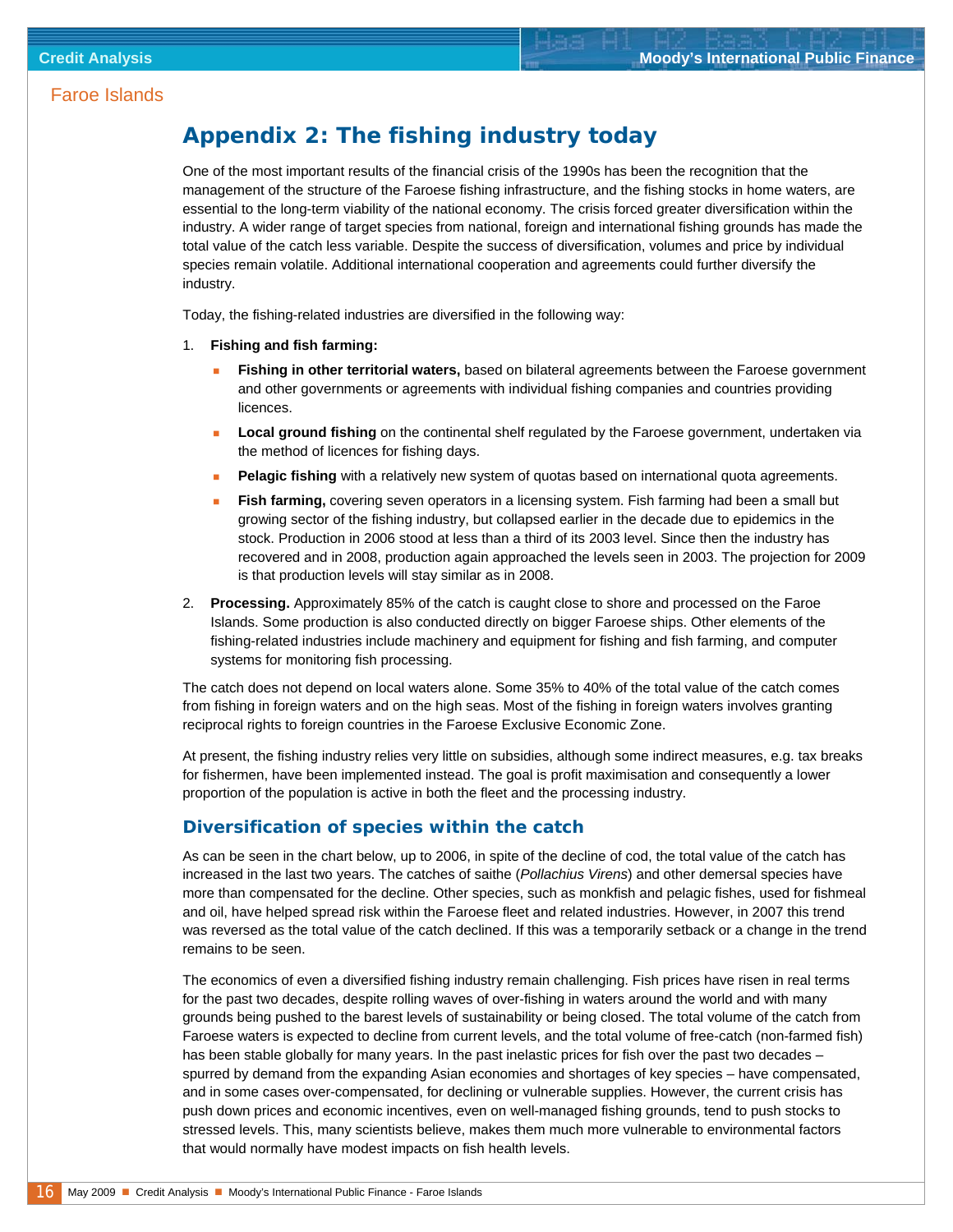



Another significant factor beyond the control of the Faroese is the impact of global warming. Biologically, the phenomenon could affect domestic stocks as well as the key international and foreign catches. Preliminary research on the impacts of a shift south in the Gulf Stream, which now warms Faroese waters, offers mixed implications. Whilst some stocks may suffer, cold-water fish such as cod could benefit.

Global warming may also open northern transport lanes hitherto blocked by Arctic ice. This would bring more ships through the Faroese waters, bringing with them the possibility of accidents and environmental damage — with potentially dramatic impacts on stressed fish populations.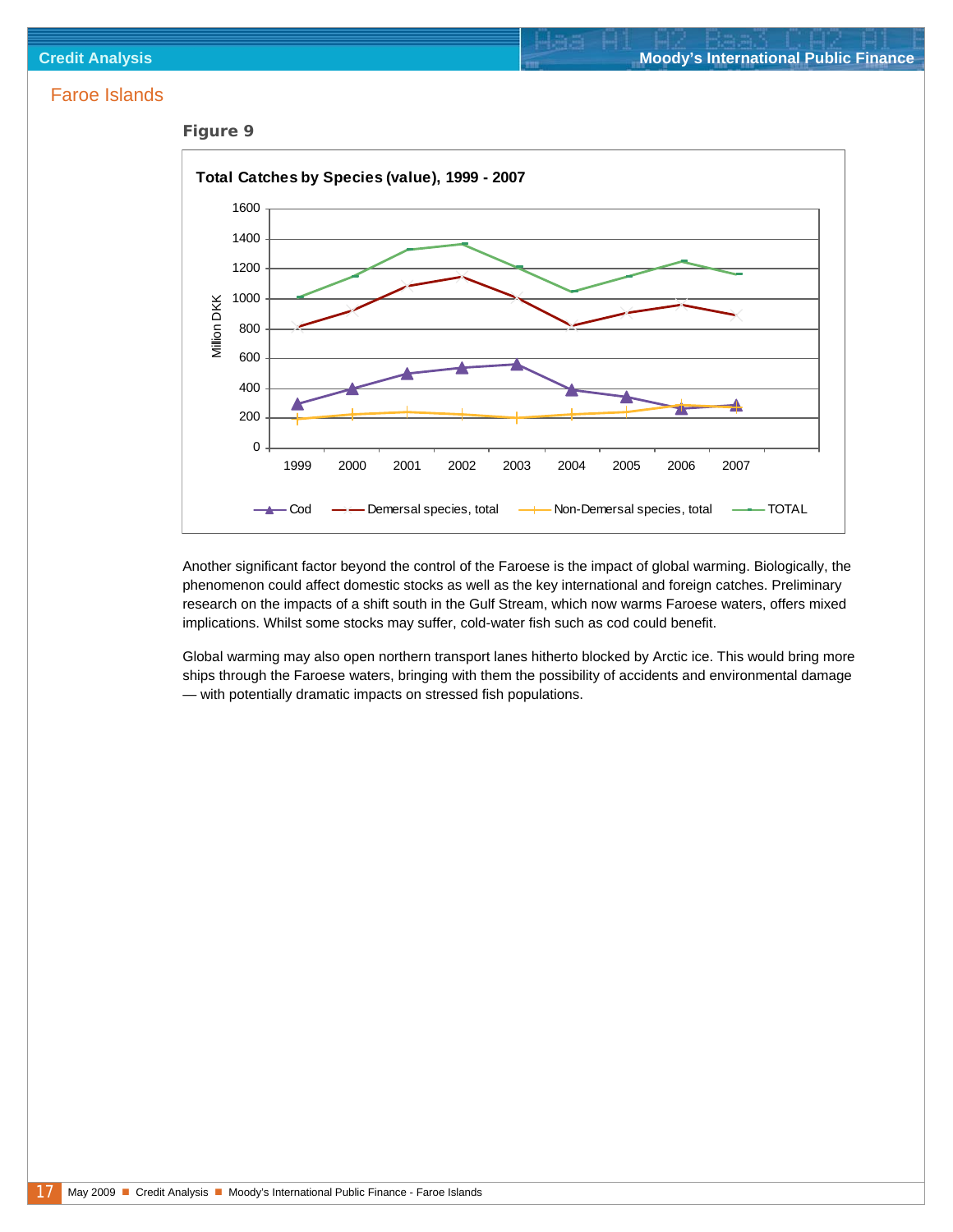### <span id="page-17-0"></span>**Appendix 3: Division of responsibilities between the Faroe Islands and Denmark**

*Figure 14:* 

### **Faroe Islands, division of responsibilities**

|                                | <b>Faroese Municipalities</b> | <b>Central Government</b><br>of Faroe Islands | Danish Government |
|--------------------------------|-------------------------------|-----------------------------------------------|-------------------|
| Childcare                      | X                             |                                               |                   |
| Water & Sewage                 | $\mathsf{X}$                  |                                               |                   |
| Waste management               | X                             |                                               |                   |
| Planning and zoning            | $\sf X$                       |                                               |                   |
| School buildings (maintenance) | Χ                             |                                               |                   |
| Road Maintenance               | $\sf X$                       | $\mathsf{X}$                                  |                   |
| Healthcare                     |                               | X                                             |                   |
| Public Transport               |                               | $\mathsf{X}$                                  |                   |
| Education                      |                               | X                                             |                   |
| <b>Elderly Care</b>            |                               | $\mathsf{X}$                                  |                   |
| Social Security                |                               | X                                             |                   |
| Police Force                   |                               |                                               | $\chi$            |
| Judicial system                |                               |                                               | X                 |
| Banking supervision            |                               |                                               | $\mathsf{X}$      |

*Source: Landsbanki Føroya*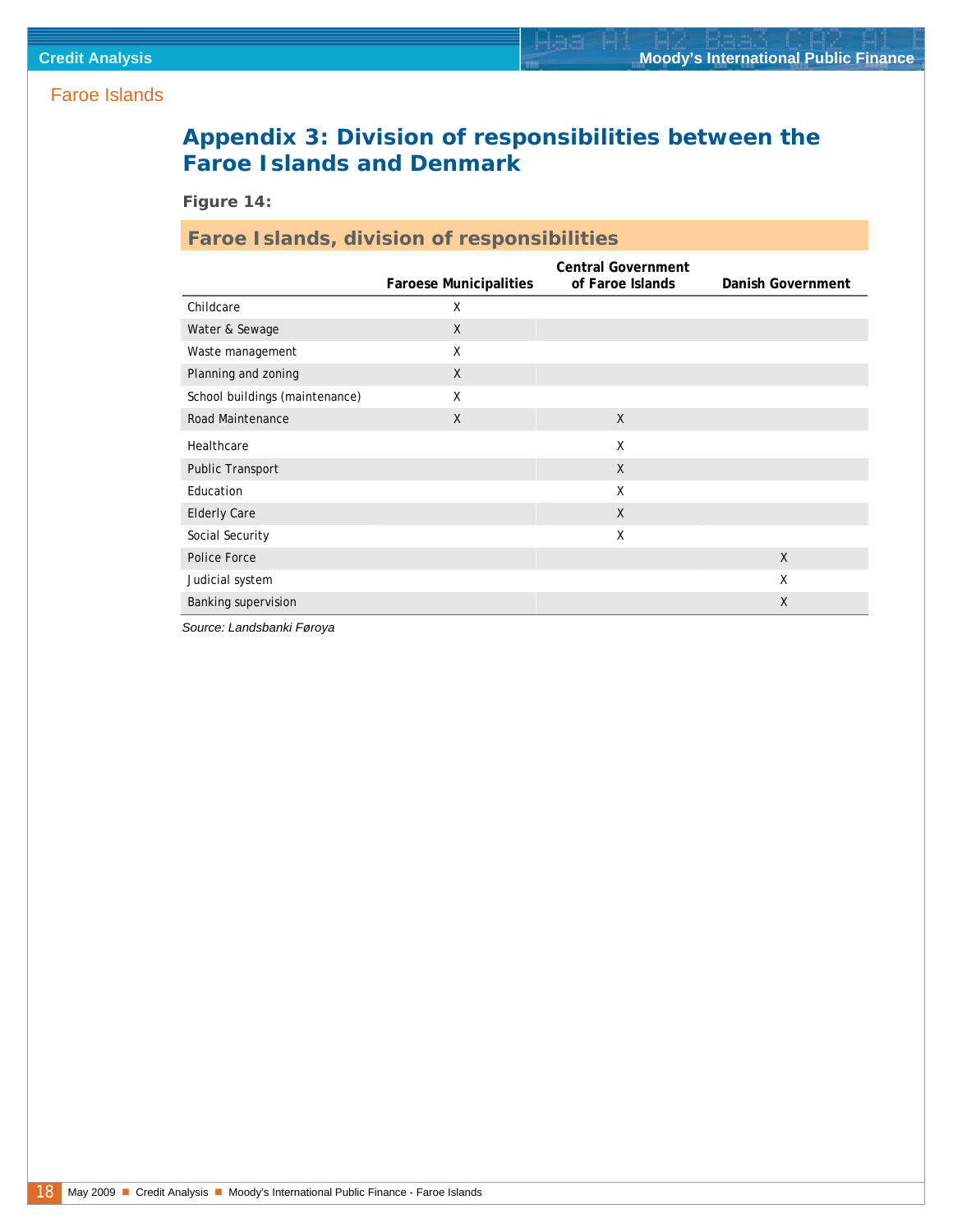### **Annual Statistics**

<span id="page-18-0"></span>

|                    | <b>Financial Indicators</b>                          |                  |       |                  |       |                  |       |                  |       |                  |       |                  |       |                  |       |                  |       |
|--------------------|------------------------------------------------------|------------------|-------|------------------|-------|------------------|-------|------------------|-------|------------------|-------|------------------|-------|------------------|-------|------------------|-------|
| <b>DKK</b> million |                                                      | 2003<br>realized | %     | 2004<br>realized | %     | 2005<br>realized | %     | 2006<br>realized | $\%$  | 2007<br>realized | %     | 2008<br>realized | %     | 2009<br>budgeted | %     | 2010<br>budgeted | %     |
|                    | Total revenues [1]                                   | 4,810            |       | 4,690            |       | 4,740            |       | 5,750            |       | 6,870            |       | 5,987            |       | 5,369            |       | 5,499            |       |
| Total expenses [2] |                                                      | 4,790            |       | 4,844            |       | 4,951            |       | 5,075            |       | 5,428            |       | 6,337            |       | 6,171            |       | 6,158            |       |
|                    |                                                      |                  |       |                  |       |                  |       |                  |       |                  |       |                  |       |                  |       |                  |       |
|                    | <b>OPERATING REVENUES</b>                            |                  |       |                  |       |                  |       |                  |       |                  |       |                  |       |                  |       |                  |       |
| Taxes              |                                                      | 3,064            | 64.6  | 3,021            | 65.0  | 3,047            | 66.0  | 3,482            | 68.1  | 3.799            | 69.4  | 3,759            | 68.6  | 3,612            | 68,9  | 3,612            | 68,5  |
|                    | Direct tax                                           | 1,577            | 33.2  | 1,534            | 33.0  | 1,503            | 32.6  | 1,676            | 32.8  | 1,786            | 32.6  | 1,826            | 33.3  | 1,805            | 34,4  | 1,805            | 34,2  |
|                    | Indirect tax                                         | 1,487            | 31.4  | 1,486            | 32.0  | 1,543            | 33.5  | 1,806            | 35.3  | 2,013            | 36.8  | 1,934            | 35.3  | 1,807            | 34,5  | 1,807            | 34,3  |
|                    |                                                      |                  |       |                  |       |                  |       |                  |       |                  |       |                  |       |                  |       |                  |       |
|                    | Intergovernmental revenues                           | 810              | 17.1  | 804              | 17.3  | 793              | 17.2  | 781              | 15.3  | 814              | 14.9  | 816              | 14.9  | 789              | 15,0  | 792              | 15,0  |
|                    | From the State (general grants)                      | 659              | 13.9  | 673              | 14.5  | 661              | 14.3  | 658              | 12.9  | 668              | 12.2  | 652              | 11.9  | 672              | 12.8  | 672              | 12,7  |
|                    | From Municipalities and<br>Governmental institutions | 152              | 3.2   | 131              | 2.8   | 132              | 2.9   | 123              | 2.4   | 145              | 2.7   | 164              | 3.0   | 117              | 2.2   | 120              | 2.3   |
|                    |                                                      |                  |       |                  |       |                  |       |                  |       |                  |       |                  |       |                  |       |                  |       |
| Other [3]          |                                                      | 868              | 18.3  | 826              | 17.8  | 774              | 16.8  | 850              | 16.6  | 862              | 15.7  | 908              | 16.6  | 841              | 16,0  | 866              | 16, 4 |
|                    |                                                      |                  |       |                  |       |                  |       |                  |       |                  |       |                  |       |                  |       |                  |       |
|                    | Total operating revenues                             | 4,743            | 100.0 | 4,650            | 100.0 | 4,613            | 100.0 | 5,113            | 100.0 | 5,475            | 100.0 | 5,483            | 100.0 | 5,241            | 100,0 | 5,270            | 100,0 |
|                    |                                                      |                  |       |                  |       |                  |       |                  |       |                  |       |                  |       |                  |       |                  |       |
|                    | <b>OPERATING EXPENSES</b>                            |                  |       |                  |       |                  |       |                  |       |                  |       |                  |       |                  |       |                  |       |
|                    | Administrative & Personnel costs                     | 1,632            | 36.5  | 1,748            | 38.2  | 1,743            | 37.6  | 1,775            | 37.7  | 1,893            | 37,1  | 2,036            | 36,7  | 2,170            | 39,4  | 2,235            | 39,4  |
|                    |                                                      |                  |       |                  |       |                  |       |                  |       |                  |       |                  |       |                  |       |                  |       |
| General expenses   |                                                      | 2,654            | 59.3  | 2,677            | 58.5  | 2,755            | 59.4  | 2,878            | 61.2  | 3,125            | 61,3  | 3,407            | 61,4  | 3,220            | 58.5  | 3,316            | 58.5  |
|                    |                                                      |                  |       |                  |       |                  |       |                  |       |                  |       |                  |       |                  |       |                  |       |
| Interest expenses  |                                                      | 191              | 4.3   | 151              | 3.3   | 138              | 3.0   | 51               | 1.1   | 81               | 1.6   | 109              | 2.0   | 118              | 2,1   | 122              | 2,1   |
|                    |                                                      |                  |       |                  |       |                  |       |                  |       |                  |       |                  |       |                  |       |                  |       |
|                    | Total operating expenses                             | 4,477            | 100.0 | 4,577            | 100.0 | 4,635            | 100.0 | 4,704            | 100.0 | 5,100            | 100,0 | 5,551            | 100,0 | 5,508            | 100,0 | 5,673            | 100,0 |
|                    |                                                      |                  |       |                  |       |                  |       |                  |       |                  |       |                  |       |                  |       |                  |       |
|                    | Primary Operating Balance                            | 457              |       | 225              |       | 116              |       | 461              |       | 456              |       | 41               |       | $-149$           |       | $-282$           |       |
|                    | <b>Gross Operating Balance</b>                       | 266              |       | 74               |       | $-22$            |       | 409              |       | 375              |       | $-68$            |       | $-267$           |       | $-403$           |       |
|                    | Net Operating Balance                                | $-181$           |       | $-753$           |       | $-453$           |       | $-436$           |       | 327              |       | $-1,091$         |       | $-1,113$         |       | $-837$           |       |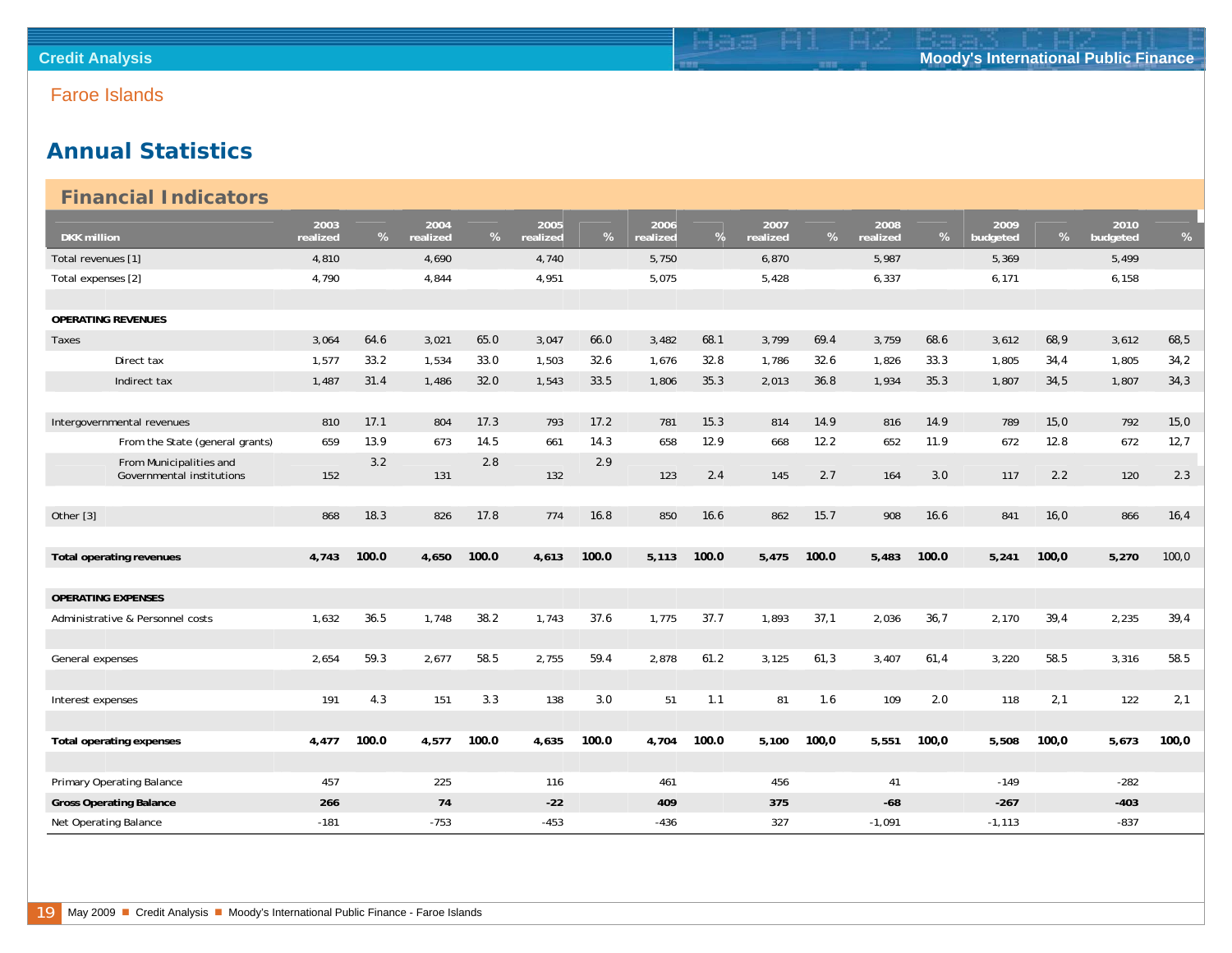| <b>Credit Ar</b> | <b>Moody's International Public Finance</b> |
|------------------|---------------------------------------------|

| <b>NOK millions</b>                                        | 2003           | %     | 2004           | %     | 2005           | %     | 2006        | %     | 2007           | %     | 2008        | %     | 2009           | %     | 2010         | %      |
|------------------------------------------------------------|----------------|-------|----------------|-------|----------------|-------|-------------|-------|----------------|-------|-------------|-------|----------------|-------|--------------|--------|
|                                                            | realized       |       | realized       |       | realized       |       | realized    |       | realized       |       | realized    |       | budgeted       |       | budgeted     |        |
| <b>Gross Operating Balance</b>                             | 266            |       | 74             |       | $-22$          |       | 409         |       | 375            |       | $-68$       |       | $-267$         |       | $-403$       |        |
|                                                            |                |       |                |       |                |       |             |       |                |       |             |       |                |       |              |        |
| <b>CAPITAL REVENUES</b>                                    |                |       |                |       |                |       |             |       |                |       |             |       |                |       |              |        |
| Asset sales                                                | $\mathbf 0$    | 0.6   | $\overline{4}$ | 10.2  | $\overline{2}$ | 1.8   | $\mathbf 0$ | 0.0   | 42             | 3.0   | $\mathbf 0$ | 0.0   | $\mathbf 0$    | 0.0   | $\mathbf 0$  | 0.0    |
|                                                            |                |       |                |       |                |       |             |       |                |       |             |       |                |       |              |        |
| Repayments                                                 | 66             | 99.4  | 36             | 89.8  | 124            | 98.2  | 636         | 100.0 | 1,353          | 97.0  | 504         | 100.0 | 128            | 100,0 | 229          | 100, 0 |
|                                                            |                |       |                |       |                |       |             |       |                |       |             |       |                |       |              |        |
| Interest income                                            | $\mathbf 0$    | 0.0   | $\mathbf 0$    | 0.0   | $\mathbf 0$    | 0.0   | $\mathbf 0$ | 0.0   | $\mathbf 0$    | 0.0   | $\mathbf 0$ | 0.0   | $\mathbf 0$    | 0.0   | $\mathbf 0$  | 0.0    |
|                                                            |                |       |                |       |                |       |             |       |                |       |             |       |                |       |              |        |
| Total capital revenues                                     | 67             | 100.0 | 40             | 100.0 | 127            | 100.0 | 636         | 100.0 | 1,395          | 100.0 | 503         | 100.0 | 128            | 100,0 | 229          | 100,0  |
|                                                            |                |       |                |       |                |       |             |       |                |       |             |       |                |       |              |        |
| <b>CAPITAL EXPENSES</b>                                    |                |       |                |       |                |       |             |       |                |       |             |       |                |       |              |        |
| Investments                                                | 260            | 83.0  | 208            | 77.8  | 170            | 53.9  | 227         | 61.2  | 270            | 82.3  | 217         | 27.6  | 198            | 25.2  | 255          | 52,6   |
|                                                            |                |       |                |       |                |       |             |       |                |       |             |       |                |       |              |        |
| Asset purchases                                            | 53             | 17.0  | 59             | 22.2  | 145            | 46.1  | 144         | 38.8  | 58             | 17.7  | 569         | 72.4  | 465            | 59.1  | 230          | 47,4   |
|                                                            |                |       |                |       |                |       |             |       |                |       |             |       |                |       |              |        |
| Other                                                      | $\overline{0}$ | 0.0   | $\mathbf 0$    | $0.0$ | $\mathbf 0$    | $0.0$ | $\mathbf 0$ | $0.0$ | $\overline{0}$ | 0.0   | $\mathbf 0$ | 0.0   | $\overline{0}$ | 0.0   | $\mathbf{0}$ | 0.0    |
|                                                            |                |       |                |       |                |       |             |       |                |       |             |       |                |       |              |        |
| <b>Total capital expenses</b>                              | 313            | 100.0 | 268            | 100.0 | 315            | 100.0 | 372         | 100.0 | 328            | 100.0 | 786         | 100.0 | 663            | 100.0 | 485          | 100.0  |
|                                                            |                |       |                |       |                |       |             |       |                |       |             |       |                |       |              |        |
| <b>Gross Capital Balance</b><br>(before Reserve Transfers) | $-246$         |       | $-228$         |       | $-189$         |       | 265         |       | 1,068          |       | $-282$      |       | $-535$         |       | $-256$       |        |
|                                                            |                |       |                |       |                |       |             |       |                |       |             |       |                |       |              |        |
| <b>FINANCING DEFICIT/SURPLUS</b>                           | 20             |       | $-154$         |       | $-211$         |       | 674         |       | 1,443          |       | $-350$      |       | $-802$         |       | $-660$       |        |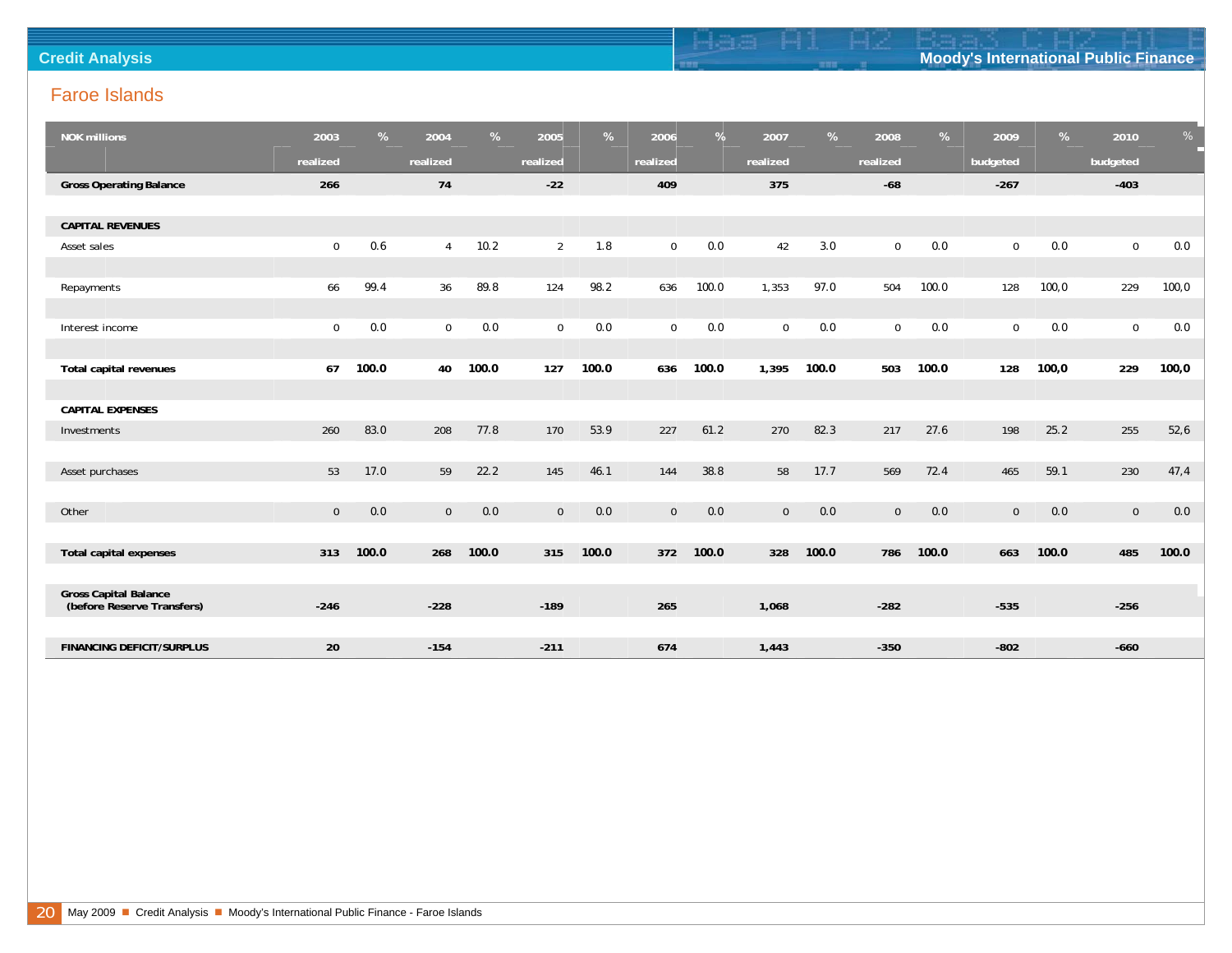| <b>Credit Analysis</b> |  | <b>Moody's International Public Finance</b> |
|------------------------|--|---------------------------------------------|

| <b>DEBT INDICATORS</b> |             |       |             |       |             |         |             |         |                |       |                |       |                |                                                                  |             |                                               |
|------------------------|-------------|-------|-------------|-------|-------------|---------|-------------|---------|----------------|-------|----------------|-------|----------------|------------------------------------------------------------------|-------------|-----------------------------------------------|
| <b>DEBT MOVEMENTS</b>  | 2003        | %     | 2004        | %     | 2005        | %       | 2006        | %       | 2007           | %     | 2008           | %     | 2009           | $% \mathcal{H}_{\mathrm{c}}\rightarrow \mathcal{H}_{\mathrm{c}}$ | 2010        | $\%$                                          |
|                        | realized    |       | realized    |       | realized    |         | realized    |         | realized       |       | realized       |       | budgeted       |                                                                  | budgeted    |                                               |
| Gross new borrowings   | 1,495       |       | 750         |       | 1,924       |         | $\mathbf 0$ |         | $\overline{0}$ |       | 1,023          |       | 1,474          |                                                                  | 424         |                                               |
|                        |             |       |             |       |             |         |             |         |                |       |                |       |                |                                                                  |             |                                               |
| Debt repayment         | 2,201       |       | 827         |       | 2,001       |         | 977         |         | 48             |       | 1,023          |       | 728            |                                                                  | 434         |                                               |
| Mandatory              | 448         |       | 827         |       | 431         |         | 846         |         | 48             |       | 1,023          |       | 846            |                                                                  | 434         |                                               |
| Early                  | 1,753       |       | $\mathbf 0$ |       | 1,571       |         | 131         |         | $\mathbf 0$    |       | $\overline{0}$ |       | $-117$         |                                                                  | $\mathbf 0$ |                                               |
|                        |             |       |             |       |             |         |             |         |                |       |                |       |                |                                                                  |             |                                               |
| Change in debt         | $-706$      |       | $-77$       |       | $-77$       |         | $-977$      |         | $-47$          |       | $\mathbf{0}$   |       | 746            |                                                                  | $-9$        |                                               |
|                        |             |       |             |       |             |         |             |         |                |       |                |       |                |                                                                  |             |                                               |
| TOTAL BUDGET BALANCE   | $-686$      |       | $-231$      |       | $-288$      |         | $-303$      |         | 1,395          |       | $-350$         |       | $-56$          |                                                                  | $-669$      |                                               |
|                        |             |       |             |       |             |         |             |         |                |       |                |       |                |                                                                  |             |                                               |
| <b>DEBT STOCK</b>      |             |       |             |       |             |         |             |         |                |       |                |       |                |                                                                  |             |                                               |
| Direct debt            | 4,383       | 65.1  | 4,136       | 64.3  | 4,209       | 56.7    | 3,316       | 54.0    | 3,368          | 54.8  | 3,327          | 54.2  | 3,827          | $\sim$ $\sim$                                                    | 3,827       | $\sim$                                        |
| Short-term             | 683         | 10.1  | 483         | 7.5   | 584         | 7.9     | 592         | 9.6     | 718            | 11.7  | 718            | 11.7  | 718            | $\sim$ $\sim$                                                    | 718         | $\sim$                                        |
| Long-term              | 3,701       | 55.0  | 3,653       | 56.8  | 3,625       | 48.8    | 2,725       | 44.4    | 2,649          | 43.1  | 2,609          | 42.5  | 3,109          | $\sim$ $\sim$                                                    | 3,109       | $\sim$                                        |
|                        |             |       |             |       |             |         |             |         |                |       |                |       |                |                                                                  |             |                                               |
| Guaranteed debt        | 1,288       | 19.1  | 1,488       | 23.1  | 1,590       | 21.4    | 1,686       | 27.4    | 1,797          | 29.2  | 59             | 1.0   | 59             | $\sim$                                                           | 59          | $\overline{\phantom{a}}$                      |
|                        |             |       |             |       |             |         |             |         |                |       |                |       |                |                                                                  |             |                                               |
| Indirect debt          | 1,057       | 15.7  | 811         | 12.6  | 1,623       | 21.9    | 1,141       | 18.6    | 1,655          | 26.9  | 155            | 2.5   | $\sim$         | $\sim$ $\sim$                                                    | $\sim$      | $\mathord{\hspace{1pt}\text{--}\hspace{1pt}}$ |
|                        |             |       |             |       |             |         |             |         |                |       |                |       |                |                                                                  |             |                                               |
| Other                  | $\mathbf 0$ | 0.0   | $\mathbf 0$ | 0.0   | $\mathbf 0$ | $0.0\,$ | $\mathbf 0$ | $0.0\,$ | $\mathbf 0$    | 0.0   | $\mathbf 0$    | $0.0$ | $\overline{a}$ | $\sim$                                                           | $\sim$      | $\sim$                                        |
|                        |             |       |             |       |             |         |             |         |                |       |                |       |                |                                                                  |             |                                               |
| Total debt             | 6,728       | 100.0 | 6,435       | 100.0 | 7,422       | 100.0   | 6,143       | 100.0   | 6,819          | 111.0 | 3,540          | 57.6  | $\sim$         | $\sim$ $\sim$                                                    | $\sim$      | $\overline{\phantom{a}}$ .                    |
| of which net debt      | 4,506       |       | 4,233       |       | 4,409       |         | 3,530       |         | 3,578          |       | 3,540          |       | 3,886          |                                                                  | 3,886       |                                               |
|                        |             |       |             |       |             |         |             |         |                |       |                |       |                |                                                                  |             |                                               |
|                        |             |       |             |       |             |         |             |         |                |       |                |       |                |                                                                  |             |                                               |
| <b>DEBT SERVICE</b>    |             |       |             |       |             |         |             |         |                |       |                |       |                |                                                                  |             |                                               |
| Interest expenses      | 191         | 8.0   | 151         | 15.5  | 138         | 6.4     | 51          | 5.0     | 81             | 63,1  | 109            | 9,6   | 118            | 13, 9                                                            | 122         | 21,9                                          |
|                        |             |       |             |       |             |         |             |         |                |       |                |       |                |                                                                  |             |                                               |
| Debt repayment         | 2,201       | 92.0  | 827         | 84.5  | 2,001       | 93.6    | 977         | 95.0    | 48             | 36,9  | 1,023          | 90,4  | 728            | 86,1                                                             | 434         | 78,1                                          |
|                        |             |       |             |       |             |         |             |         |                |       |                |       |                |                                                                  |             |                                               |
| Total debt service     | 2,392       | 100.0 | 978         | 100.0 | 2,139       | 100.0   | 1,029       | 100.0   | 129            | 100,0 | 1,132          | 100.0 | 846            | 100.0                                                            | 555         | 100.0                                         |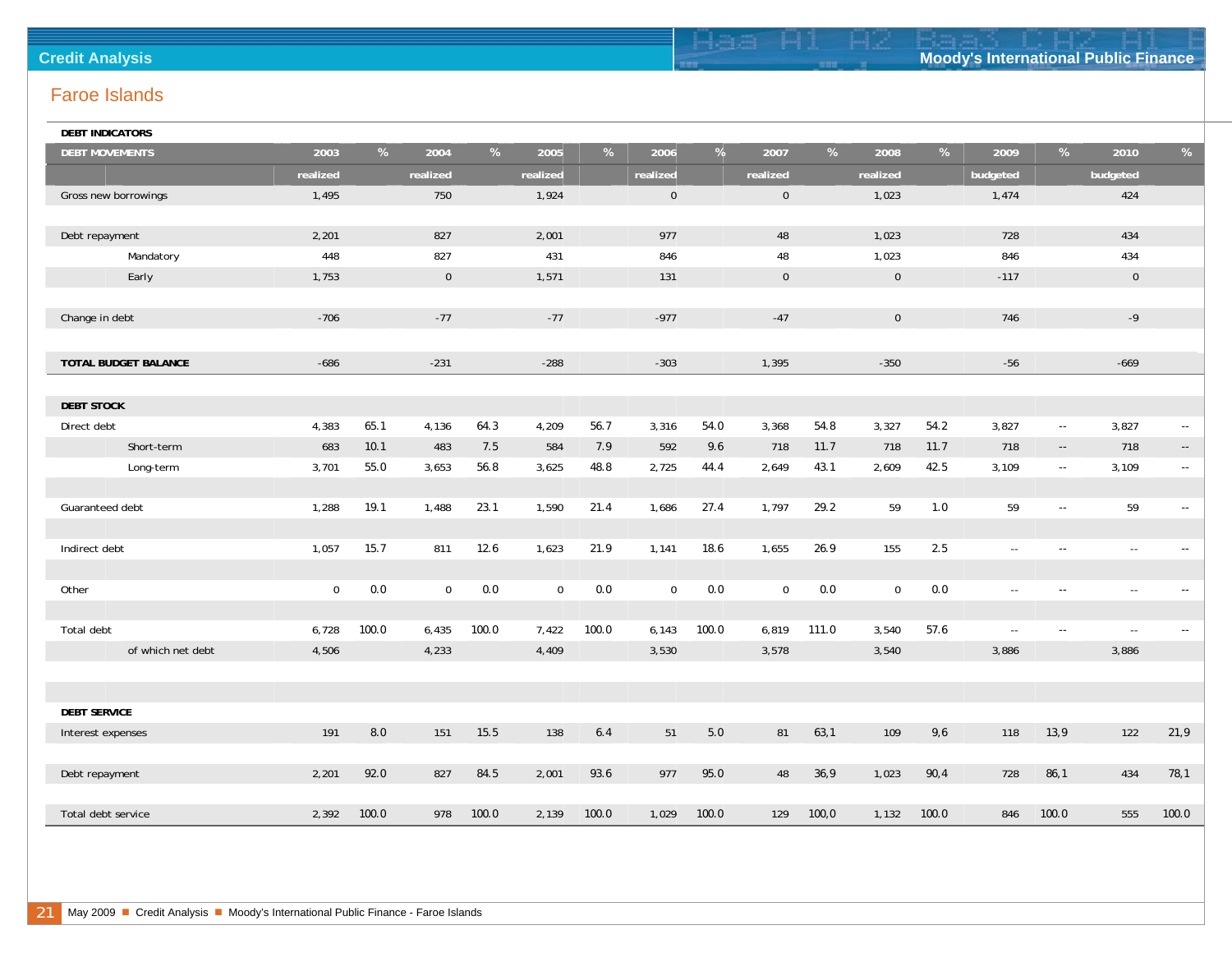## **Key Ratios and Indicators**

|                                                                  | 2003<br>realized | 2004<br>realized | 2005<br>realized | 2006<br>realized | 2007<br>realized | 2008<br>realized | 2009<br>budgeted | 2010<br>budgeted |
|------------------------------------------------------------------|------------------|------------------|------------------|------------------|------------------|------------------|------------------|------------------|
| <b>TOTAL ACCOUNTS</b>                                            |                  |                  |                  |                  |                  |                  |                  |                  |
| Population (millions)                                            | 0.05             | 0.05             | 0.05             | 0.05             | 0.05             | 0.05             | 0.05             | 0.05             |
| Total revenue growth rate [1] (%)                                | $-1.56$          | $-2.49$          | 1.06             | 21.30            | 19.49            | $-12.86$         | $-10.32$         | 2.41             |
| Total expense growth rate [2] (%)                                | 1.96             | 1.14             | 2.20             | 2.52             | 6.94             | 16.76            | $-2.63$          | $-0.20$          |
| Total revenues per capita (DKK)                                  | 101,052          | 97,510           | 98,139           | 119,533          | 142,241          | 123,698          | 110,930          | 113,607          |
| Total expenses per capita (DKK)                                  | 100,624          | 100,709          | 102,498          | 105,517          | 112,374          | 130,934          | 127,496          | 127,236          |
| Total tax revenues/ total revenues (%)                           | 63.71            | 64.41            | 64.28            | 60.56            | 55.30            | 62.79            | 67.27            | 65.69            |
| Total intergovernmental revenues/total revenues (%)              | 16.85            | 17.14            | 16.73            | 13.58            | 11.85            | 13.64            | 14.69            | 14.40            |
| Financing deficit/surplus as % of total revenues (%)             | 0.42             | $-3.28$          | $-4.44$          | 11.73            | 21.00            | $-5.85$          | $-14.93$         | $-12.00$         |
|                                                                  |                  |                  |                  |                  |                  |                  |                  |                  |
| <b>OPERATING ACCOUNTS</b>                                        |                  |                  |                  |                  |                  |                  |                  |                  |
| Operating revenues/total revenues (%)                            | 98.61            | 99.15            | 97.33            | 88.93            | 79.69            | 91.59            | 97.61            | 95.84            |
| Operating expenses/total expenses (%)                            | 93.47            | 94.48            | 93.63            | 92.68            | 93.96            | 87.60            | 89.26            | 92.12            |
| Tax revenues/operating revenues (%)                              | 64.61            | 64.96            | 66.04            | 68.10            | 69.39            | 68.56            | 68.92            | 68.54            |
| Intergovernmental revenues (op. related) /operating revenues (%) | 17.09            | 17.29            | 17.19            | 15.27            | 14.87            | 14.89            | 15.05            | 15.03            |
| Primary operating balance/operating revenues (%)                 | 9.64             | 4.84             | 2.51             | 9.01             | 8.33             | 0.74             | $-2.84$          | $-5.35$          |
| Gross operating balance/operating revenues (%)                   | 5.62             | 1.59             | $-0.48$          | 8.01             | 6.85             | $-1.24$          | $-5.09$          | $-7.66$          |
| Net operating balance/operating revenues [3] (%)                 | $-3.83$          | $-16.19$         | $-9.81$          | $-8.53$          | 5.98             | $-19.89$         | $-21.23$         | $-15.89$         |
| Financing (deficit/surplus)/operating revenues (%)               | 0.43             | $-3.31$          | $-4.56$          | 13.19            | 26.35            | $-6.39$          | $-15.30$         | $-12.52$         |
| Tax revenues/operating expenses (%)                              | 68.45            | 66.01            | 65.73            | 74.03            | 74.49            | 67.72            | 65.58            | 63.67            |
|                                                                  |                  |                  |                  |                  |                  |                  |                  |                  |
| <b>CAPITAL ACCOUNTS</b>                                          |                  |                  |                  |                  |                  |                  |                  |                  |
| Capital revenues/total revenues (%)                              | 1.39             | 0.85             | 2.67             | 11.07            | 20.31            | 8.41             | 2.39             | 4.16             |
| Capital expenses/total expenses (%)                              | 6.53             | 5.52             | 6.37             | 7.32             | 6.04             | 12.40            | 10.74            | 7.88             |
| Net operating balance/capital expenses (%)                       | $-57.98$         | $-281.48$        | $-143.58$        | $-117.38$        | 99.88            | $-138.81$        | $-167.85$        | $-172.58$        |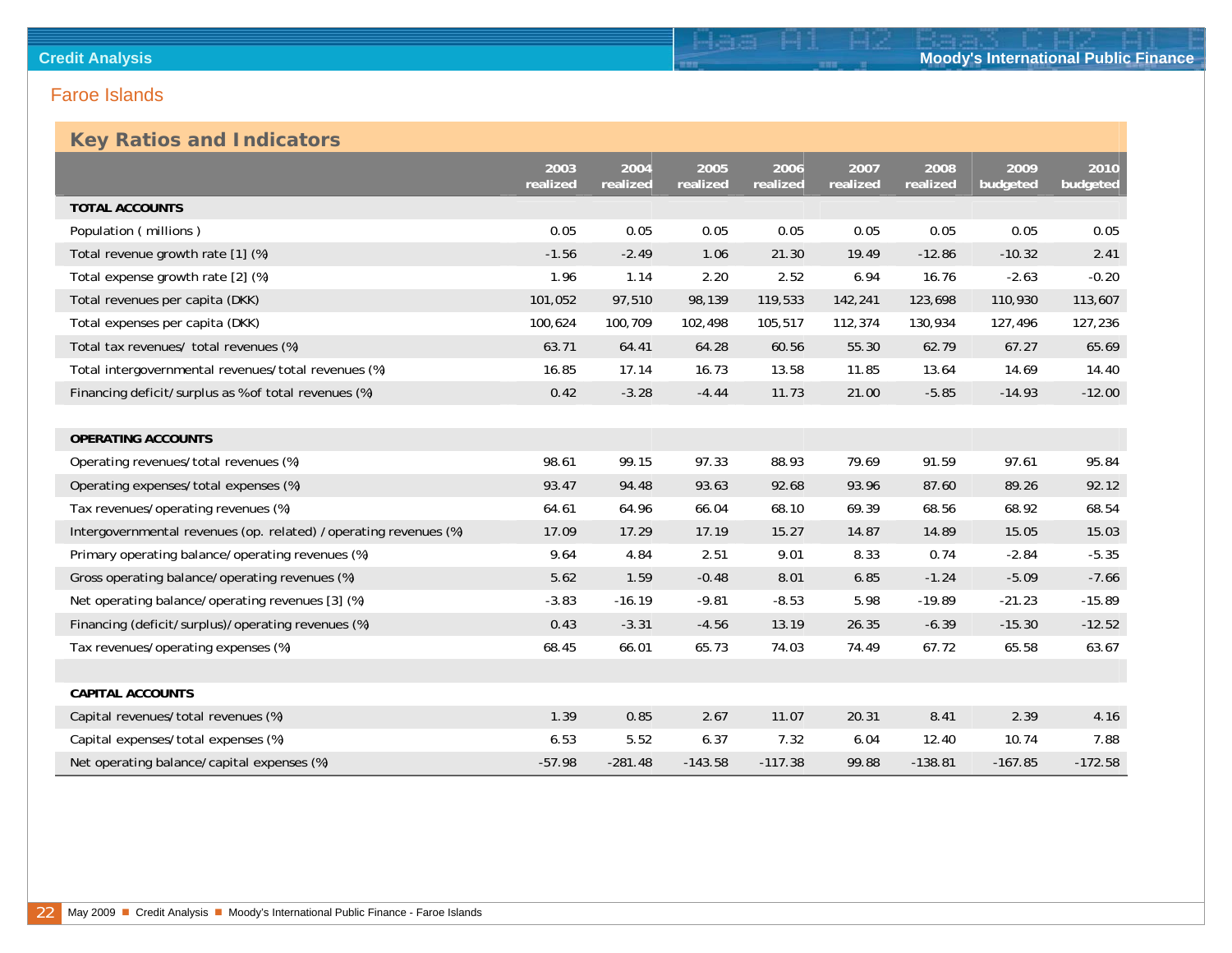### **Key Ratios and Indicators**

|                                                           | 2003<br>realized           | 2004<br>realized         | 2005<br>realized | 2006<br>realized | 2007<br>realized | 2008<br>realized | 2009<br>budgeted         | 2010<br>budgeted |
|-----------------------------------------------------------|----------------------------|--------------------------|------------------|------------------|------------------|------------------|--------------------------|------------------|
| <b>DEBT</b>                                               |                            |                          |                  |                  |                  |                  |                          |                  |
| Total debt growth rate (%)                                |                            | $-4.35$                  | 15.33            | $-17.23$         | 11.01            | $-48.08$         |                          |                  |
| Total debt per capita (DKK)                               | 141,340                    | 133,786                  | 153,661          | 127,718          | 141,187          | 73,149           |                          |                  |
| Total debt /total revenues (%)                            | 139.87                     | 137.20                   | 156.58           | 106.85           | 99.26            | 59.14            | $\overline{\phantom{0}}$ |                  |
| Total debt in yrs of gross operating balance (yrs)        | 25.25                      | 87.25                    | $-337.83$        | 15.00            | 18.19            | $-52.19$         | $-14.56$                 | $-9.63$          |
| Debt [4] growth rate (%)                                  | $\overline{\phantom{a}}$ . | $-5.64$                  | 1.77             | $-21.21$         | 1.55             | $-1.21$          | 15.03                    | 0.00             |
| Debt per capita                                           | 92,082                     | 85,982                   | 87,143           | 68,946           | 69,727           | 68,742           | 79,072                   | 79,072           |
| Direct Debt/total revenues (%)                            | 91.12                      | 88.18                    | 88.80            | 57.68            | 49.02            | 55.57            | 71.28                    | 69.60            |
| Total Debt/operating revenues (%)                         | 141.84                     | 138.38                   | 160.87           | 120.15           | 124.56           | 64.57            |                          |                  |
| Net Debt/Operating Revenues                               | 94.99                      | 91.02                    | 95.56            | 69.03            | 65.36            | 64.57            | 74.14                    | 73.74            |
| Net Debt/Total Revenues (%)                               | 93.67                      | 90.24                    | 93.01            | 61.39            | 52.09            | 59.14            | 72.38                    | 70.67            |
| Direct Debt in yrs of gross operating balance (yrs)       | 16.45                      | 56.07                    | $-191.59$        | 8.10             | 8.98             | $-49.05$         | $-14.34$                 | $-9.49$          |
| Short-term debt/direct debt (%)                           | 15.57                      | 11.68                    | 13.88            | 17.84            | 21.33            | 21.59            | 18.77                    | 18.77            |
| Interest expense growth rate (%)                          | $-2.50$                    | $-20.75$                 | $-8.80$          | $-62.73$         | 58.01            | 33.73            | 8.64                     | 3.00             |
| Interest expenses/total revenues (%)                      | 3.97                       | 3.23                     | 2.91             | 0.89             | 1.18             | 1.81             | 2.20                     | 2.21             |
| Interest expenses/operating revenues (%)                  | 4.02                       | 3.25                     | 2.99             | 1.01             | 1.48             | 1.98             | 2.25                     | 2.31             |
| Debt service growth rate (%)                              | $-0.24$                    | $-59.11$                 | 118.71           | $-51.91$         | $-87.48$         | 779.05           | $-25.21$                 | $-34.39$         |
| Debt service/total revenues (%)                           | 49.73                      | 20.85                    | 45.13            | 17.89            | 1.87             | 18.90            | 15.76                    | 10.10            |
| Gross new borrowings/debt (%)                             | 34.11                      | 18.13                    | 45.71            | 0.00             | 0.00             | 30.75            | 38.51                    | 11.09            |
| Gross new borrowings/debt repayment (%)                   | 333.81                     | 90.70                    | 446.75           | 0.00             | 0.18             | 100.00           | 174.27                   | 97.84            |
| Gross new borrowings/capital expenses (%)                 | 477.75                     | 280.31                   | 610.32           | 0.00             | 0.03             | 130.17           | 222.34                   | 87.47            |
| Debt repayment/gross operating balance (%)                | 168.10                     | 1121.01                  | $-1960.35$       | 206.57           | 12.67            | $-1508.14$       | $-316.84$                | $-107.50$        |
|                                                           |                            |                          |                  |                  |                  |                  |                          |                  |
| <b>BCA SCORECARD RATIOS</b>                               |                            |                          |                  |                  |                  |                  |                          |                  |
| Interest Payments/Operating Revenue (%)                   | 4.02                       | 3.25                     | 2.99             | 1.01             | 1.48             | 1.98             | 2.25                     | 2.31             |
| Accrual Financing Surplus (Requirement)/Total Revenue (%) | 0.42                       | $-3.28$                  | $-4.44$          | 11.73            | 21.00            | $-5.85$          | $-14.93$                 | $-12.00$         |
| Gross Operating Balance/Operating Revenue (%)             | 5.62                       | 1.59                     | $-0.48$          | 8.01             | 6.85             | $-1.24$          | $-5.09$                  | $-7.66$          |
| Net Working Capital/Total Expenditures (%)                | 15.8                       | 18.8                     | 6.3              | 16.7             | 18.9             | $\sim$ $\sim$    | $\overline{\phantom{a}}$ |                  |
| Net Direct and Indirect debt / Operating Revenue          | 95.0                       | 91.0                     | 95.6             | 69.0             | 65.4             | 64.6             | 74.1                     | 73.7             |
| Short-term Gross Direct Debt/Gross Direct Debt (%)        | 10.1                       | 7.5                      | 7.9              | 9.6              | 10.5             | 20.3             | $\overline{\phantom{m}}$ |                  |
| Net Debt/Operating revenue Trend (05-08)                  | $\overline{\phantom{a}}$ . | $\overline{\phantom{a}}$ | 1.22             | $-8.79$          | $-0.15$          | $-8.09$          | 2.11                     | $-0.44$          |
| Intergovernmental Transfers / Operating Revenues          | 13.89                      | 14.47                    | 14.33            | 12.86            | 12.21            | 11.89            | 12.82                    | 12.75            |
| Real GDP Growth                                           |                            |                          |                  |                  |                  |                  |                          |                  |

Ham Hi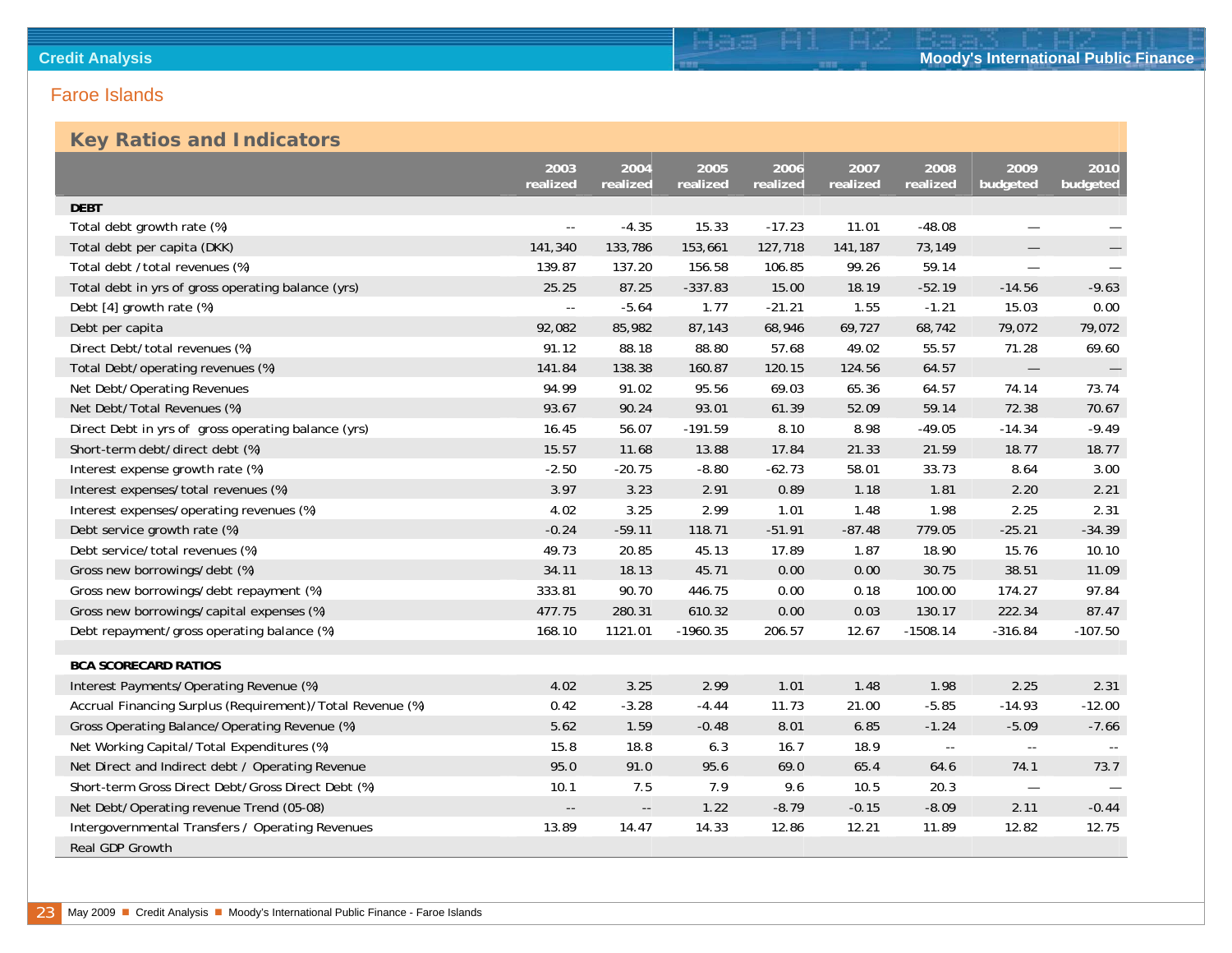| <b>Additional Information</b>       |        |        |         |        |        |      |
|-------------------------------------|--------|--------|---------|--------|--------|------|
|                                     | 2003   | 2004   | 2005    | 2006   | 2007   | 2008 |
| <b>BALANCE SHEET</b>                |        |        |         |        |        |      |
| <b>ASSETS</b>                       |        |        |         |        |        |      |
| <b>Current Assets:</b>              | 2,260  | 1,824  | 1,697   | 1,485  | 2,765  | --   |
| <b>Fixed Assets:</b>                | 2,643  | 2,839  | 2,418   | 2,474  | 1,987  |      |
| <b>Total Assets</b>                 | 4,903  | 4,663  | 4,115   | 3,959  | 4,753  | --   |
| LIABILITIES:                        |        |        |         |        |        |      |
| <b>Current Liabilities:</b>         | 1,502  | 913    | 1,384   | 639    | 1,742  |      |
| Long-term Liabilities:              | 2,881  | 3,223  | 2,825   | 2,677  | 1,626  |      |
| <b>Total Liabilities</b>            | 4,383  | 4,136  | 4,209   | 3,316  | 3,368  | --   |
|                                     |        |        |         |        |        |      |
| EQUITY:                             | 520    | 527    | $-94$   | 643    | 1,385  |      |
|                                     |        |        |         |        |        |      |
| <b>Total Liabilities and Equity</b> | 4,903  | 4,663  | 4,115   | 3,959  | 4,753  |      |
|                                     |        |        |         |        |        |      |
| <b>RATIOS</b>                       |        |        |         |        |        |      |
| Current assets/total assets (%)     | 46.09  | 39.12  | 41.25   | 37.52  | 58.19  |      |
| Liquid assets/short term debt (%)   | 331.10 | 377.68 | 290.55  | 251.14 | 384.93 | --   |
| Equity/ total assets (%)            | 10.61  | 11.31  | $-2.28$ | 16.23  | 29.14  |      |
| Equity/total debt                   | 0.00   | 0.00   | 0.00    | 0.00   | 0.00   | --   |
| Equity/debt                         | 11.87  | 12.75  | $-2.23$ | 19.38  | 41.12  | --   |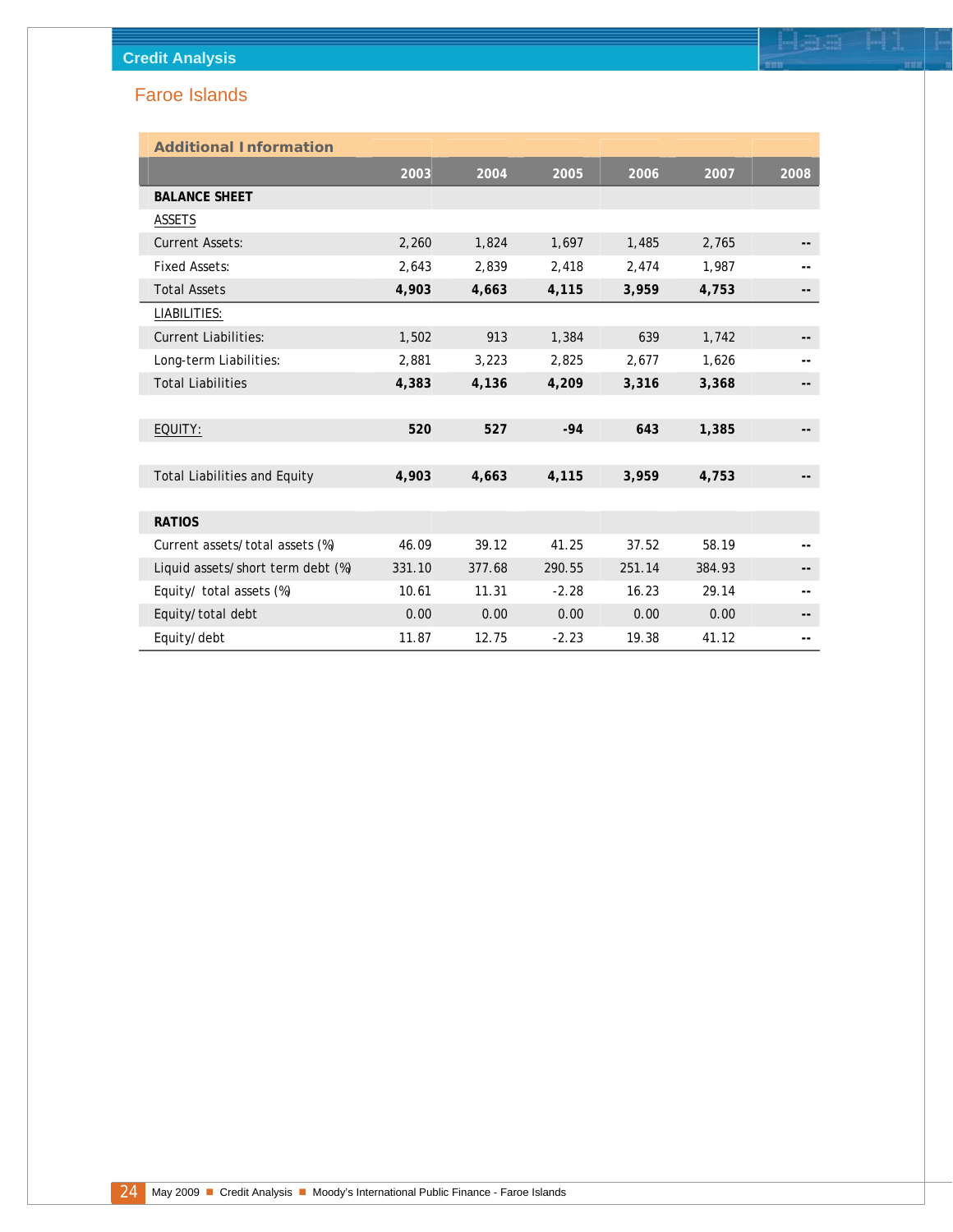### <span id="page-24-0"></span>**Moody's Related Research**

#### **Statistical Handbook**

[Non-U.S. Regional and Local Governments, December 2008 \(113620\)](http://www.moodys.com/cust/getdocumentByNotesDocId.asp?criteria=PBC_113620) 

#### **Special Comments**

- [The Application of Joint Default Analysis to Regional and Local Governments, October 2006 \(99025\)](http://www.moodys.com/cust/getdocumentByNotesDocId.asp?criteria=PBC_99025)
- [Non-US Sub sovereign Cases of Default: Despite Various Potential Default Triggers, Overall Credit Quality](http://www.moodys.com/cust/getdocumentByNotesDocId.asp?criteria=PBC_76759)  [Is Solid Albeit Not Risk-Free, December 2002 \(76759\)](http://www.moodys.com/cust/getdocumentByNotesDocId.asp?criteria=PBC_76759)

### **Rating Methodology**

[Local and Regional Governments Outside the US, May 2008 \(107844\)](http://www.moodys.com/cust/getdocumentByNotesDocId.asp?criteria=PBC_107844) 

*To access any of these reports, click on the entry above. Note that these references are current as of the date of publication of this report and that more recent reports may be available. All research may not be available to all clients.*